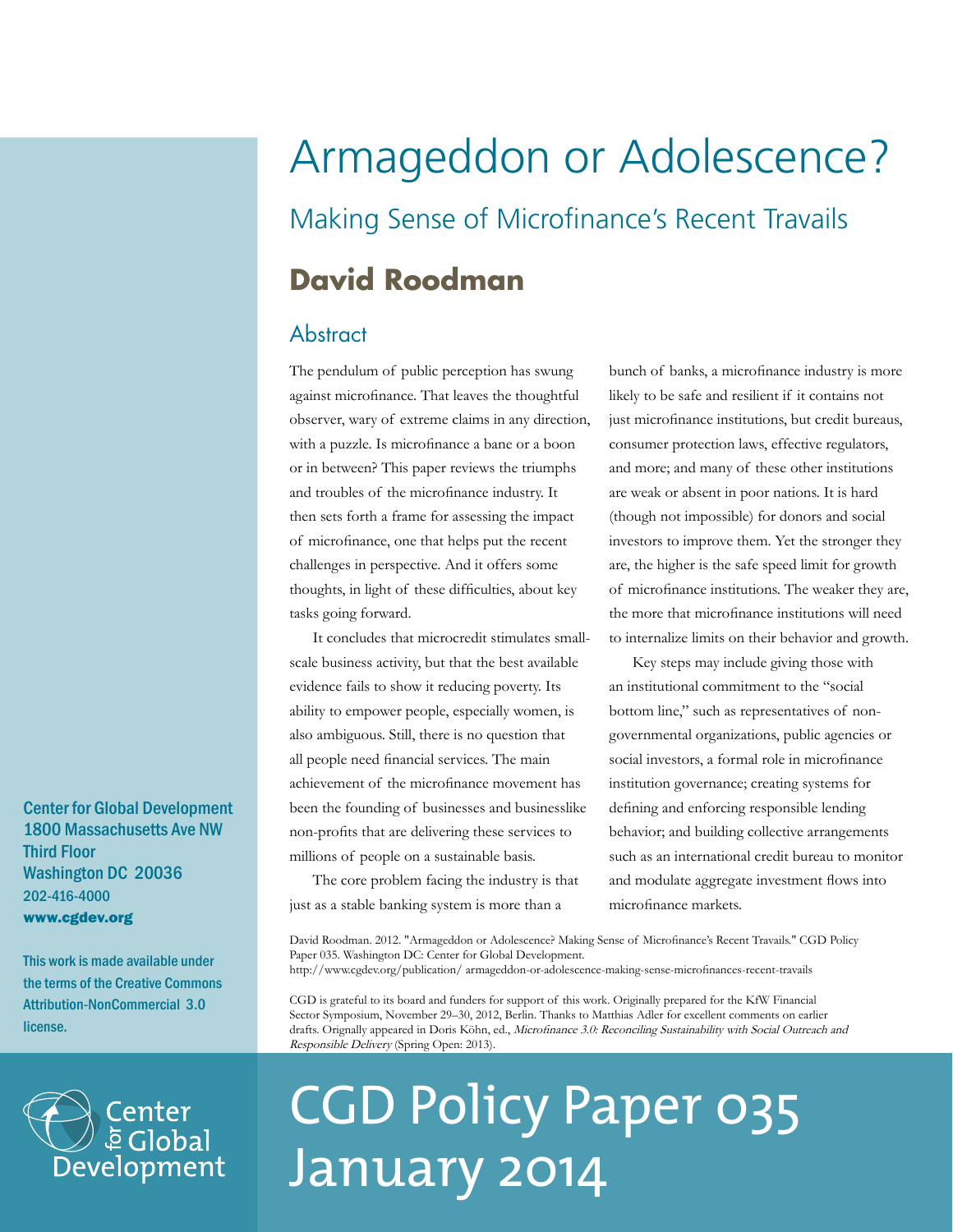## **Table of Contents**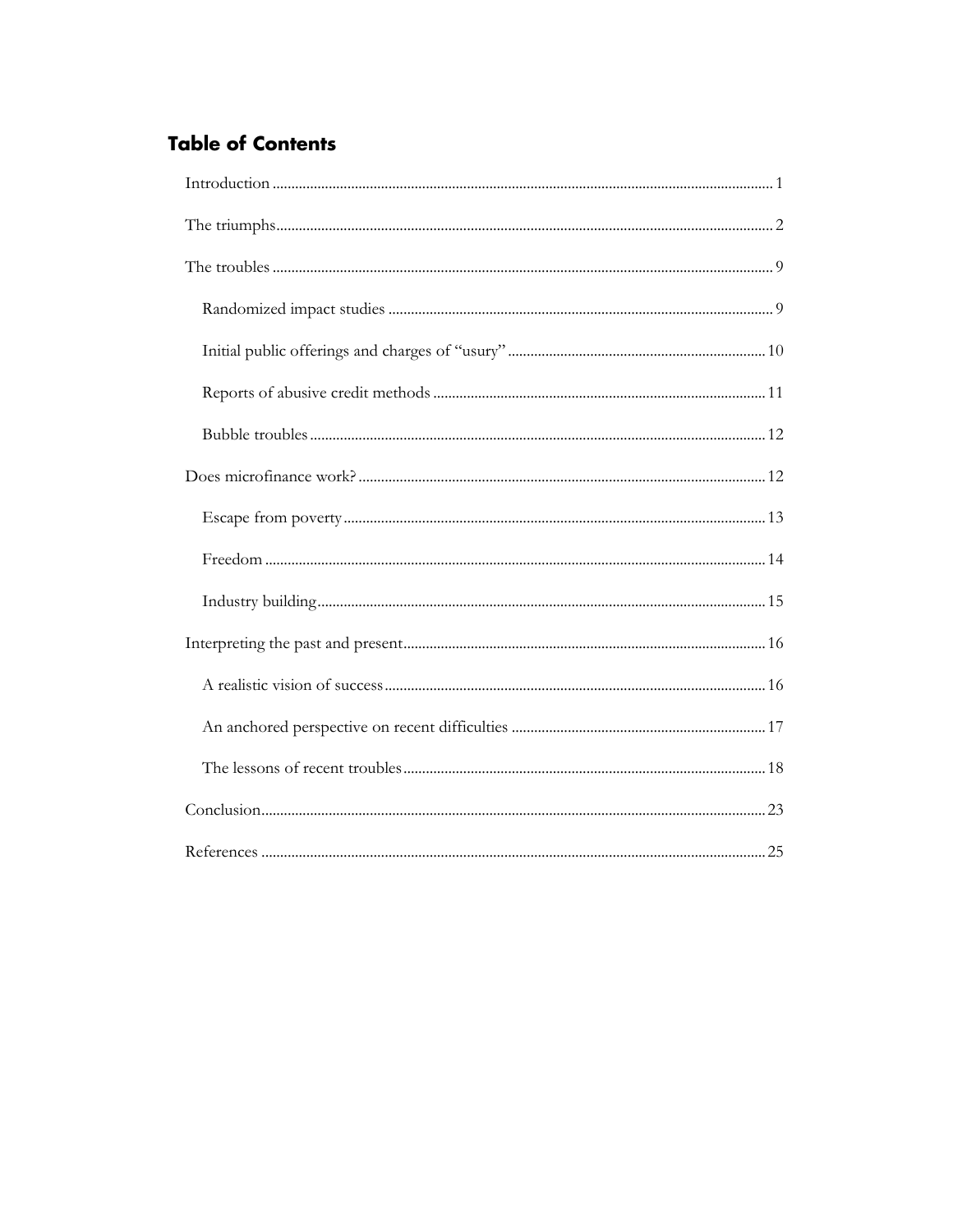#### <span id="page-2-0"></span>**Introduction**

 $\overline{a}$ 

Speaking in India just after the government of Andhra Pradesh had ambushed the microcredit industry amid reports of suicide, Sam Daley-Harris observed that the movement he had done so much to build was undergoing a "near-death experience." Indeed, recent years have delivered harsh shocks to the global microfinance industry and to the broader movement that incubated and supports it. Microcredit bubbles have inflated and popped. "Successful" initial public offerings (IPOs) have sparked heartfelt debates about the proper balance between price and profit. Star academics have found the impact of microcredit on poverty to be merely neutral. New works in print and film have accused microcredit of impacts far worse than neutral, portraying the microfinance investment industry as morally corrupt.

Clearly the pendulum of public perception is swinging against microfinance. That leaves the thoughtful observer, wary of extreme claims in any direction, with a puzzle. Is microfinance a bane or a boon or in between?

There were good reasons why in 2006 the Nobel Committee awarded a peace prize to Muhammad Yunus and the Grameen Bank, with its millions of female owner-clients. Not for nothing did the United Nations declare 2005 the Year of Microcredit. For by then, the microfinance industry had stood up robust financial institutions delivering useful financial services to millions of deserving women and men who otherwise lacked access to such services. It had demonstrated that outsiders could help these institutions become financially self-sufficient. And as the industries have matured they have generally cut prices and diversified their offerings, in particular moving into savings. This success in building whole industries is rare in the annals of foreign aid and philanthropy. Meanwhile, a distinct industry has developed to channel at least a billion dollars per year of private investment into microfinance.<sup>1</sup> This investment helped finance an expansion from some 11 million microcredit borrowers worldwide in 2000 to 94 million in 2010.<sup>2</sup>

This paper reviews the triumphs and troubles of the microfinance industry. It then sets forth a frame for assessing the impact of microfinance, one that helps put the recent challenges in perspective. And it offer some thoughts, in light of these difficulties, about key tasks going forward.

Overall, microcredit does stimulate small-scale business activity, but going by the best available evidence, it does not reliably reduce poverty. Its ability to empower people, especially women, is also ambiguous since while it can give women more economic power,

<sup>1</sup> Figure is net new commitments from individual and institutional investors based on author's analysis of CGAP Cross-Border Funding Surveys (Roodman 2012, p. 241).

<sup>2</sup> Author's calculations, based on data downloaded August 22, 2012. Figures exclude some large institutions that are heavily subsidized or up-market on the credit side: Banco Caja Social Colombia, Banco Popular do Brasil, Kenya Post Office Savings Bank, Khushhali Bank of Pakistan, Postal Savings Bank of China, and Vietnam Bank for Social Policies.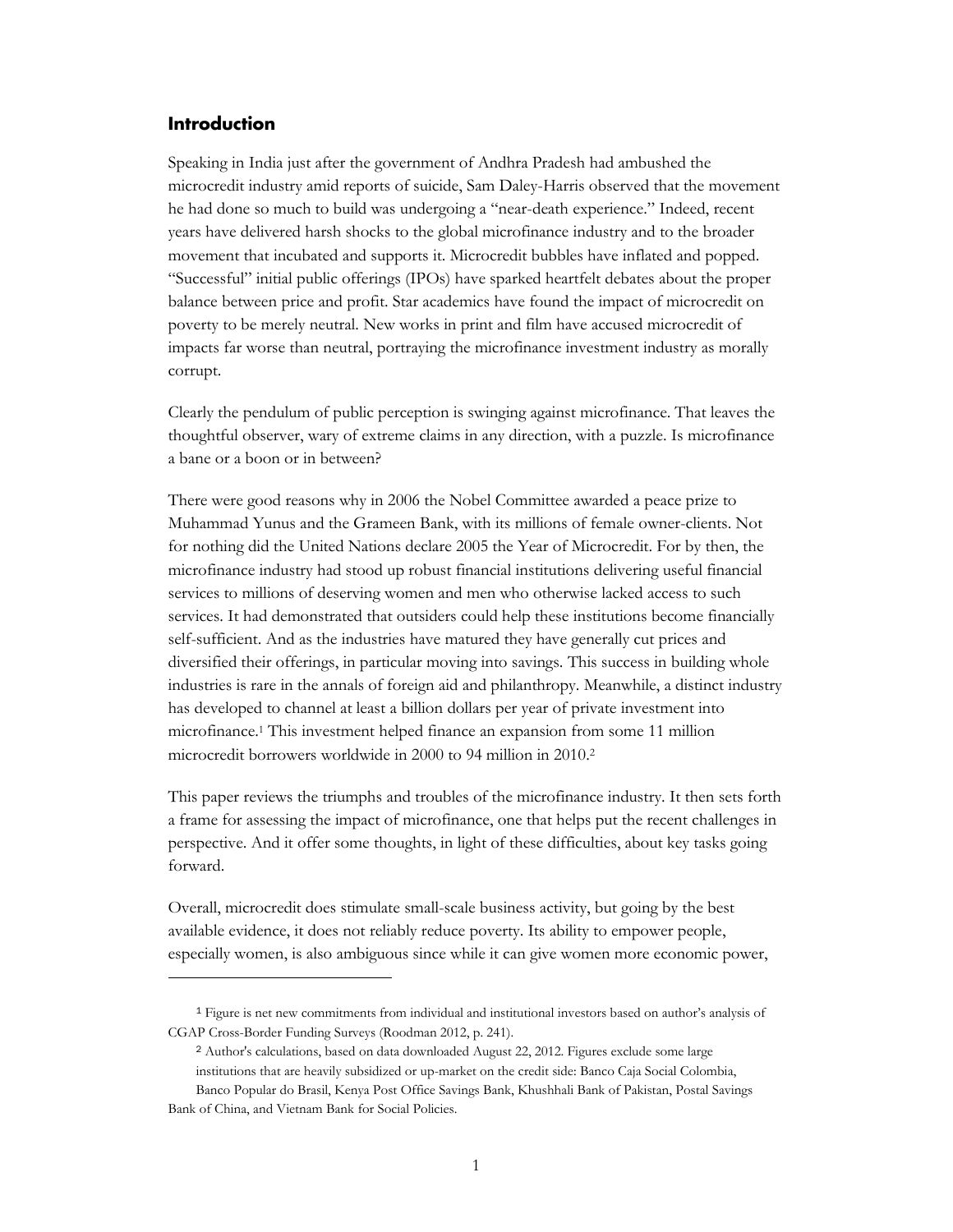in some cases it has burdened them with the fear of default and loss of face in public group setting. Nevertheless, just as mainstream finance is essential despite its shortcomings, so are micro-financial services inherently valuable even when they do not help every client they touch. The greatest achievement of the microfinance movement has been the founding of businesses and businesslike non-profits that are delivering these inherently useful services to millions of people on a sustainable basis.

In this view, the greatest concern arising out of the recent travails is that in some places the industry has strayed from this core strength primarily by growing too fast. The result in some countries has been a collective eagerness to lend that has made microcredit less safe, and led to bubbles and political backlashes that damaged or destroyed microfinance institutions.

The core problem facing the industry is that just as a stable banking system is more than a bunch of banks, a microfinance industry is more likely to be safe and resilient if it contains not just microfinance institutions, but credit bureaus, consumer protection laws, effective regulators, and more. Many of these other institutions are weak or absent in poor nations (not to mention many rich nations). And it is not easy for donors and social investors to improve them. The stronger they are, the higher is the safe speed limit for growth of microfinance institutions. The weaker they are, the more that microfinance institutions will need to internalize limits on their behavior and growth.

#### <span id="page-3-0"></span>**The triumphs**

Since 2000, microfinance has expanded remarkably. Going by data from the Microfinance Information Exchange (MIX), total outstanding microloans rose from \$2.2 billion in 2000 to \$80 billion in 2011, a 37-fold increase overall, and equivalent to 39% growth per year. (See [Figure 1.](#page-3-1)) Regions with higher GDP/capita—Latin America, Eastern Europe, and East Asia—accounted for most of this expansion because on average people there can absorb larger loans.



<span id="page-3-1"></span>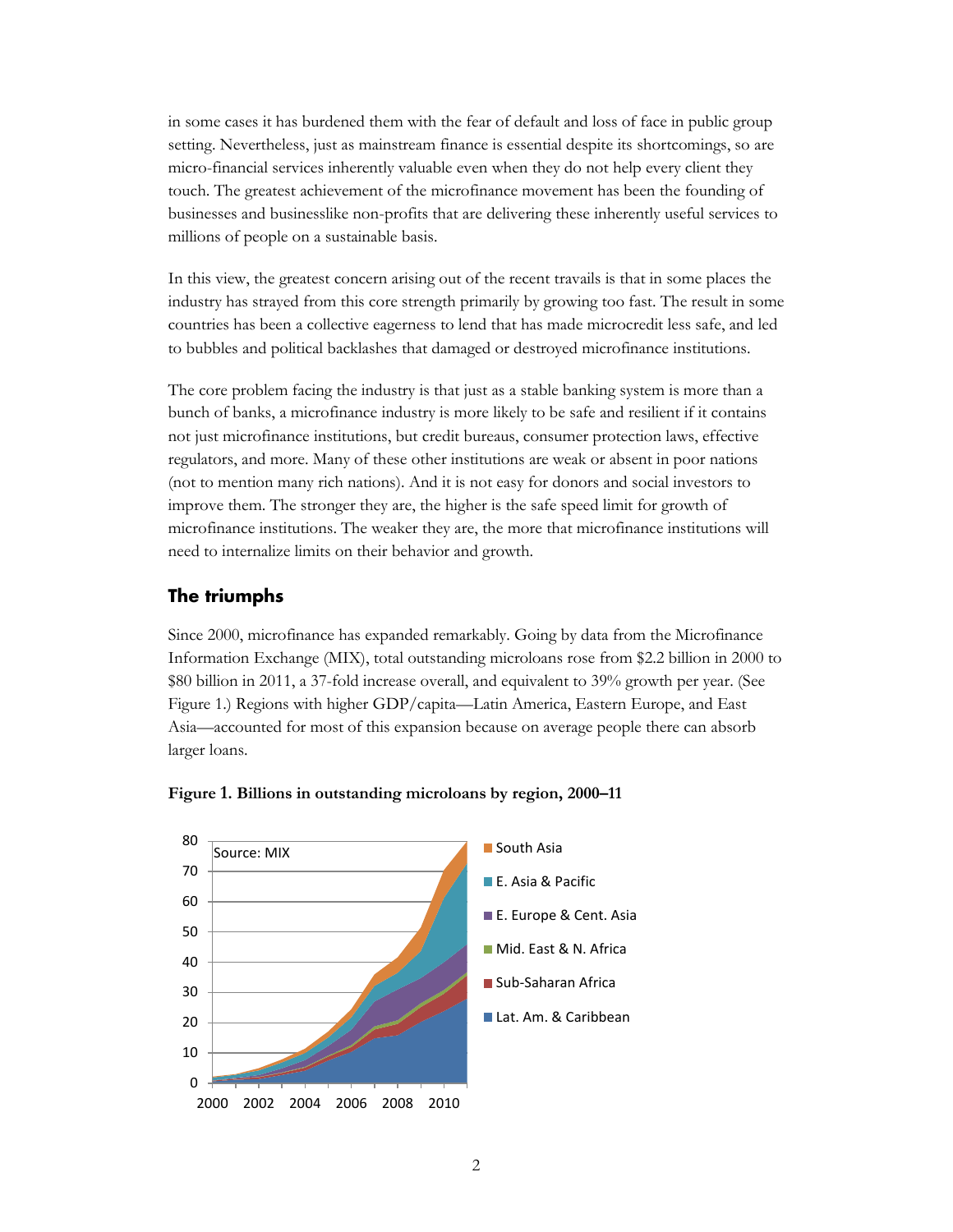The trends in the total number of loans, rather than the total value, differ in a few ways, primarily because South Asia, where loans are small but numerous, moves to the fore. Worldwide, the tally climbed from 10.8 million in 2000 to 95 million in 2010, but then dropped to 81 million in 2011 because of the near shut-down of the industry in the Indian state of Andhra Pradesh.<sup>3</sup> (See [Figure 2.](#page-4-0) Section [0](#page-10-0) describes that event.) Less evident from the graph is the shrinkage in the Middle East and North Africa from 2.2 million to 1.5 million borrowers, which was driven by the implosion of the Moroccan industry, from 680,000 to 230,000 loans.



 $\overline{a}$ 

<span id="page-4-0"></span>

The arrival of microcredit as a major business can be measured in other ways. Half of outstanding microloans at the end of 2011 were made by microfinance institutions (MFIs) reporting operating expenses below 14% of the loan stock. (See Figure 3, which plots the distribution of outstanding microloans by lender's expense ratio.<sup>4</sup>) Fourteen percent exceeds levels typically found in conventional retail credit, but is lean given the administrative challenges of lending in small quanta to people operating in the informal economy.

<sup>3</sup> These and subsequent graphs exclude some large institutions that are heavily subsidized or up-market on the credit side: Banco Caja Social Colombia, Banco Popular do Brasil, Kenya Post Office Savings Bank, Khushhali Bank of Pakistan, Postal Savings Bank of China, and Vietnam Bank for Social Policies. <sup>4</sup> This and subsequent graphs omit the Grameen Bank for lack of data and BRAC for lack of reliable data. For clarity, these graphs also omit a small number of institutions outside the plotted ranges.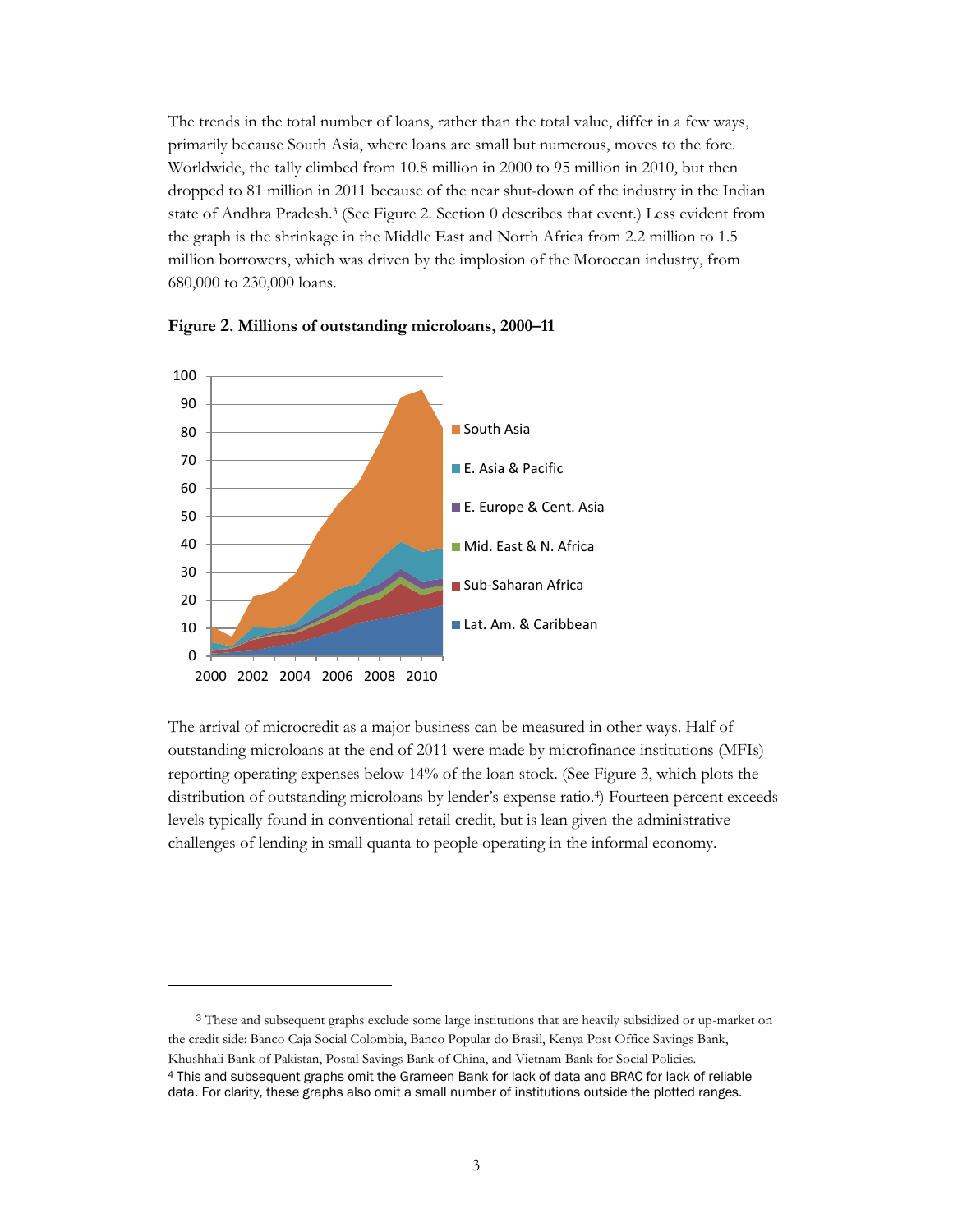

**Figure 3. Number of outstanding loans by operating expense ratio of MFI, 2011**

Outside of India, portfolio quality is generally high too. The share of outstanding credits on which payments are at least 30 days late (portfolio at risk, 30 days, or PAR 30) is generally low: half of all outstanding microloans at end-2011 were from MFIs with a PAR30 below 4% and three-quarters were from lenders below 10%. (See Figure 4.) The major exception is Andhra Pradesh, where Spandana, Share, and AML carried large stocks of delinquent loans on their books. (As a publicly traded company, SKS is subject to stricter accounting rules, and had already written off most of its Andhra Pradesh delinquencies).



**Figure 4. Number of outstanding loans by Portfolio at Risk more than 30 days, 2011**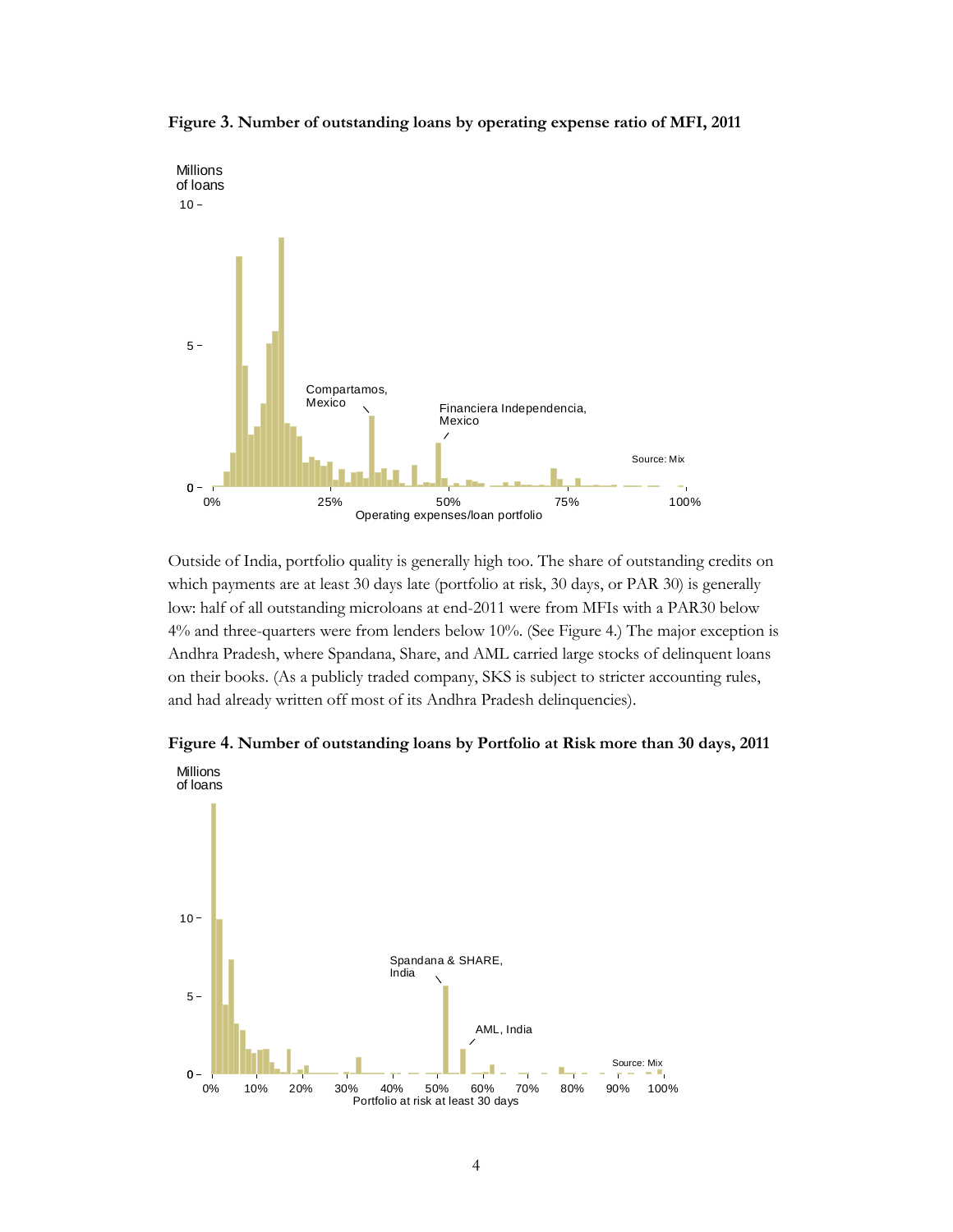The prevalence of efficiency helps explain why most microloans come from MFIs with positive profit margins (net operating income as a share of financial revenue, Figure 5). For most, weighting by number of loans, the profit margin lay between 0% and 25% in 2011.



**Figure 5. Number of outstanding loans by profit margin of MFI, 2011**

The story is similar if one examines return on assets (ROA;) or return on equity (ROE; [Figure 7\)](#page-7-0). Many major MFIs make 4% ROA or more, which is impressive by banking industry standards. The outliers on the negative end include the Andhra Pradesh MFIs, especially SKS because of large write-offs. High-ROE MFIs include Compartamos in Mexico at 34%, and India's Bandhan at 38%.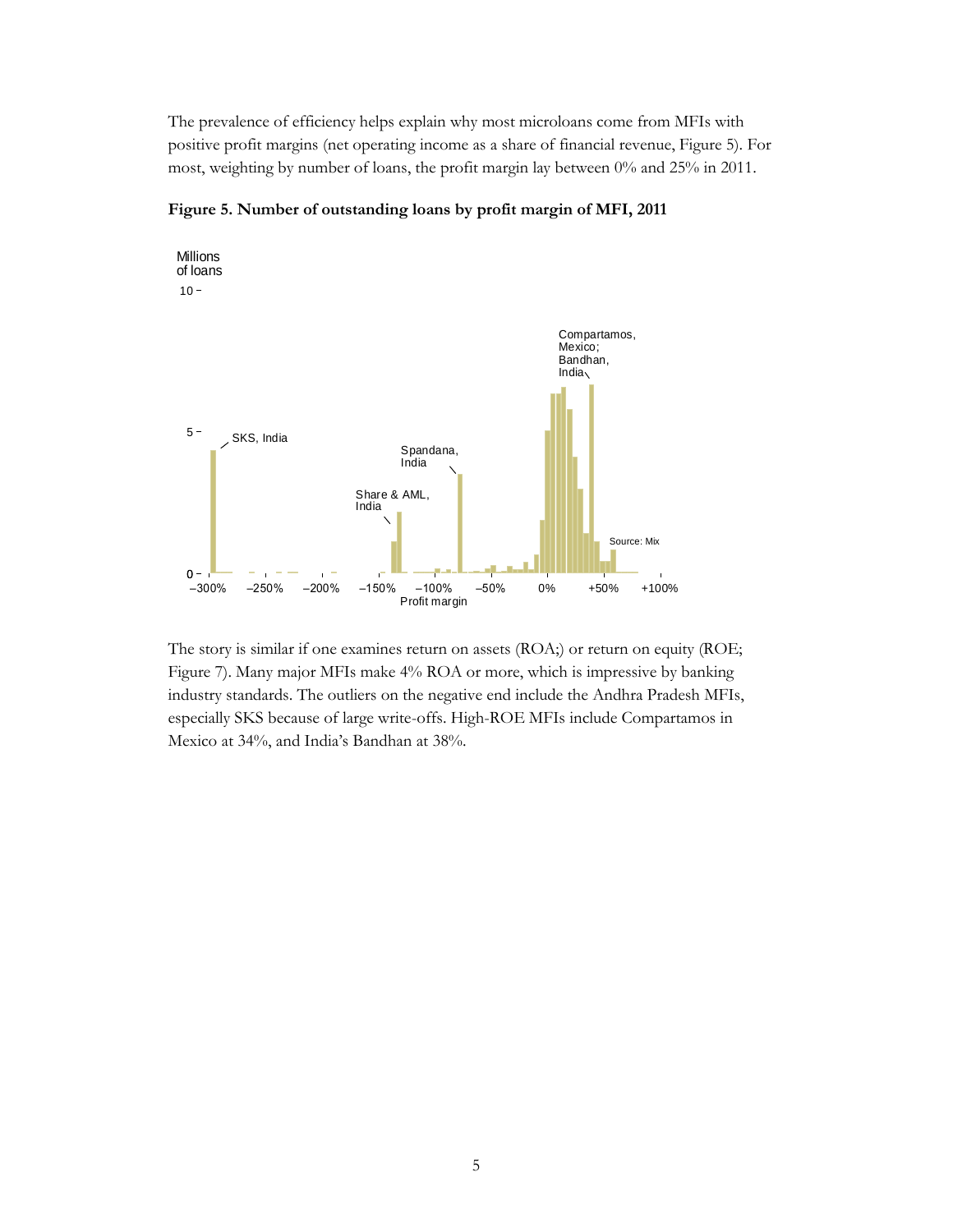

**Figure 6. Number of outstanding loans by return on assets (ROA) of MFI, 2011**

<span id="page-7-0"></span>**Figure 7. Numbers of outstanding loans by return on equity (ROE) of MFI, 2011**



These figures overestimate the self-sufficiency of MFIs that obtain debt financing on favorable terms from socially motivated investors. Forced to operate on the same playing field as other firms of similar size and risk, their expenses would be higher and profits lower. That said, while the extent of the overestimate is hard to know, it is unlikely to fundamentally change the picture of the microfinance industry as operating under its own power. Financing costs are only about a quarter of operating costs for individual lenders, and about a sixth for the group lenders that serve most microcredit clients. If withdrawal of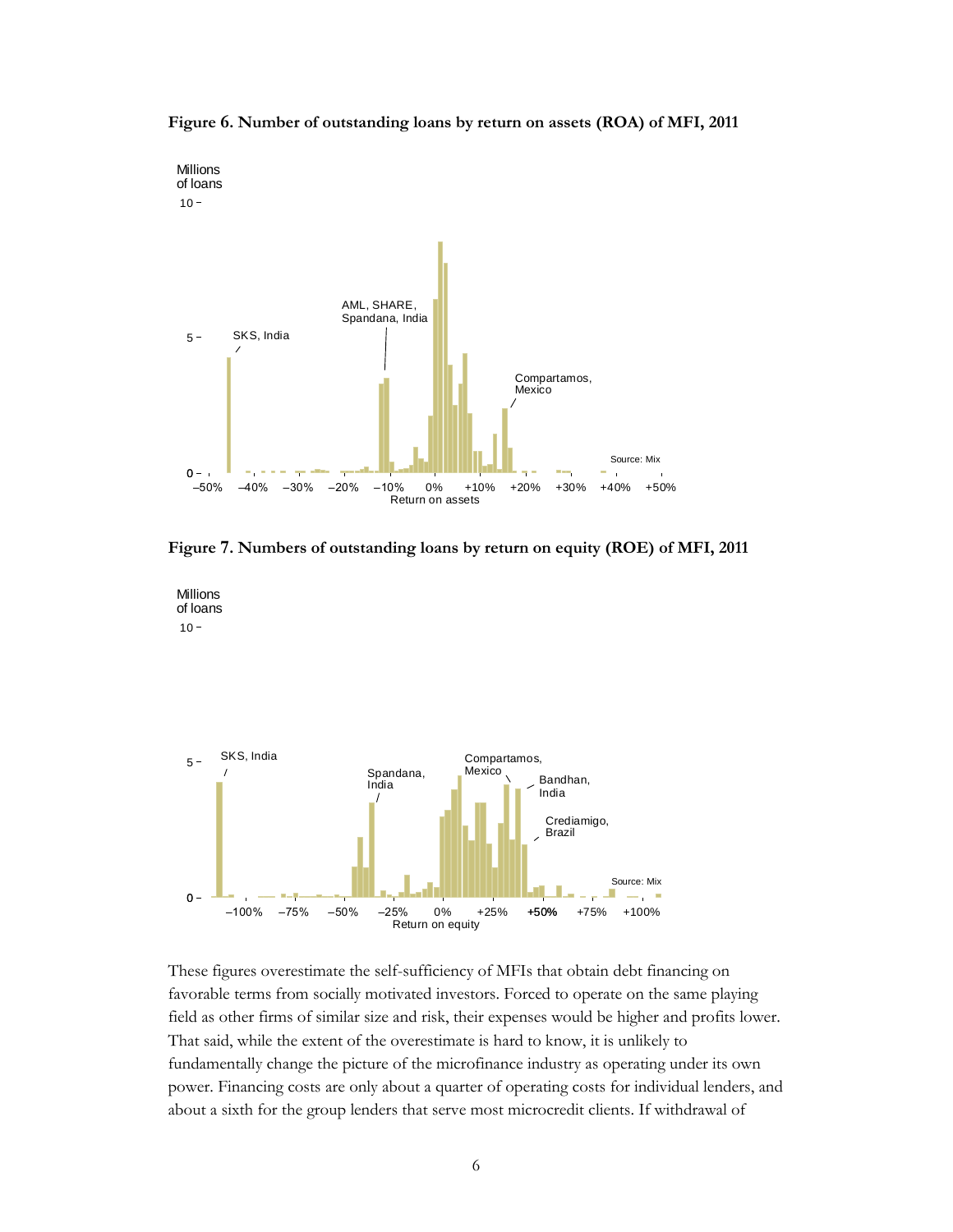grants and concessional investment elements doubled financing costs that would increase total costs by one-fourth to one-sixth.<sup>5</sup> Some of this cost increase could be offset by increases in efficiency or interest rates. Thus it seems likely that the majority of microfinance clients are served by institutions that are self-sufficient or within striking distance of being so.

The microfinance investment industry has grown too. The first dedicated microfinance investment vehicle (MIV) was Profund: founded in 1995, it focused on Latin America and turned a profit over its ten-year life. By 2000, 15 MIVs operated; by 2010, 101 did (Symbiotics 2012a, see [Figure 8\)](#page-8-0). However, three MIVs closed in 2010 and another nine followed in 2010, so that the total number of active MIVs fell on net in 2011, to 99.) While MIVs have invested predominantly in debt (more than 80% of their funding; Symbiotics 2012a), microfinance securities have become more variegated: there are direct loans, tradable bonds, equity, collateralized debt obligations, and more. Creativity in finance of course has its pitfalls; but the arrival of such tools marks a kind of maturation for the industry.

<span id="page-8-0"></span>

Microfinance has been most successful, in the business sense of expanding operations, in the domain of credit—but not only there. As for deposit-taking, the data are too spotty to plot trends reliably, but figures for a recent year suggest that many mature microfinance institutions are taking savings on a large scale. (See [Table 1,](#page-9-0) a top-20 list of savings-takers in 2009, the last year with relatively complete data.) Bank Rakyat Indonesia looms over all, with more than 21 million accounts. The Bangladeshi big three (Grameen Bank, BRAC, and ASA) also cluster near the top. After them come institutions from elsewhere in South Asia, Latin America, and Sub-Saharan Africa. These include PRODEM in Bolivia, which along

 $\ddot{\phantom{a}}$ 

<sup>5</sup> Cost figures from Roodman (2012, Table 5–2), which is based on MIX (2010). For a more refined analysis of the contribution of subsidies to profits, see Cull, Demirgüç-Kunt, and Morduch (2009).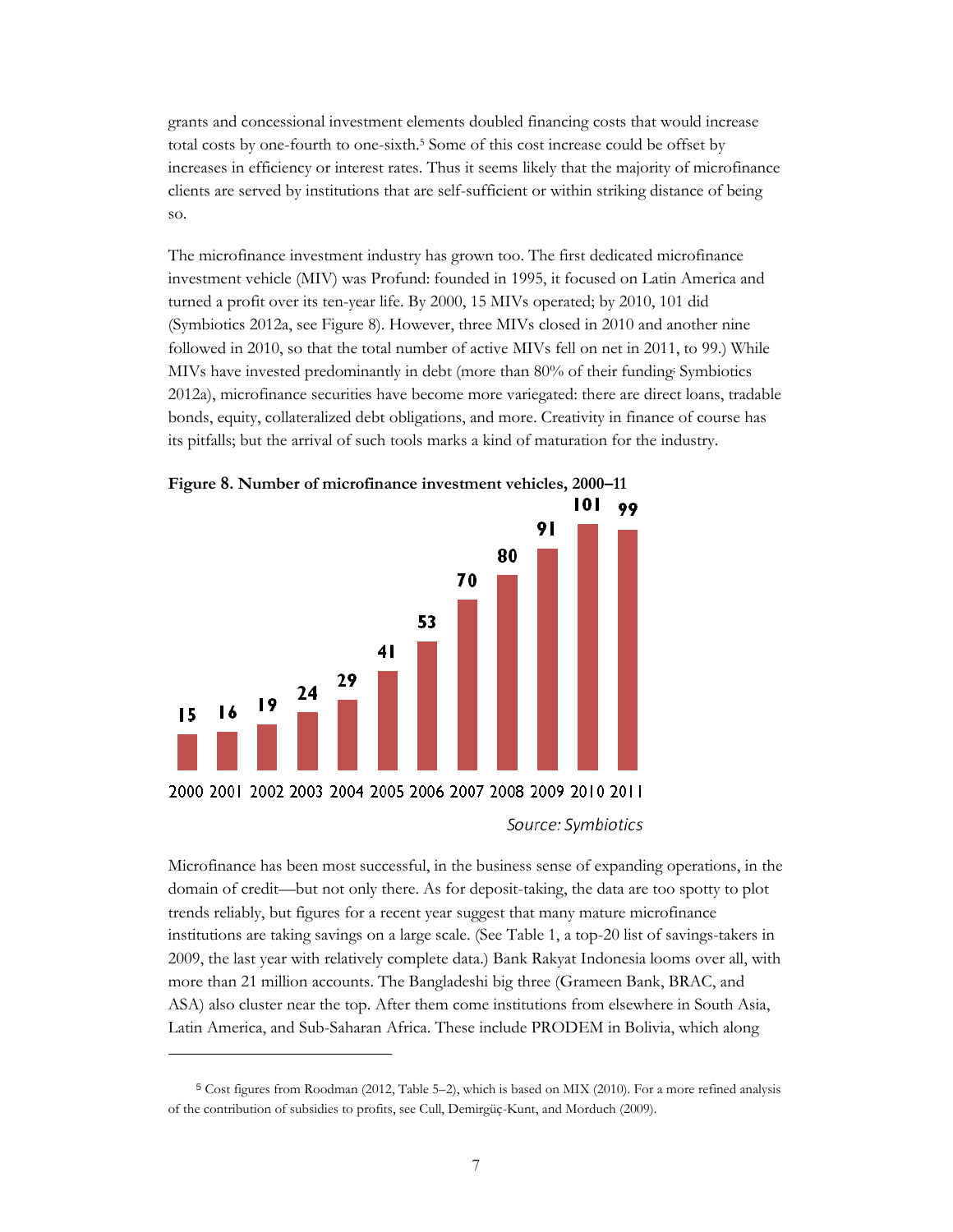with its urban cousin BancoSol (the two descend from the same non-profit), holds nearly 1.2 million savings accounts (MIX 2012)—that in a nation of 10 million people and perhaps 2 million households.

|                       |               | Accounts    |
|-----------------------|---------------|-------------|
| Name                  | Country       | (thousands) |
| BRI                   | Indonesia     | 21,229      |
| Grameen Bank          | Bangladesh    | 7,9701      |
| <b>BRAC</b>           | Bangladesh    | 5,447       |
| <b>Equity Bank</b>    | Kenya         | 4,038       |
| Caja Popular Mexicana | Mexico        | 3,514       |
| Khan Bank             | Mongolia      | 2,500       |
| ASA                   | Bangladesh    | 1,324       |
| Capitec Bank          | South Africa  | 1,2972      |
| <b>UNACOOPEC</b>      | Cote d'Ivoire | 925         |
| Crediscotia           | Peru          | 8081        |
| <b>BURO</b>           | Bangladesh    | 747         |
| <b>FECECAM</b>        | Benin         | 708         |
| <b>RCPB</b>           | Burkina Faso  | 673         |
| ACSI                  | Ethiopia      | 612         |
| <b>CMS</b>            | Senegal       | 607         |
| <b>ACLEDA</b>         | Cambodia      | 586         |
| <b>PRODEM</b>         | Bolivia       | 568         |
| <b>WDB</b>            | Sri Lanka     | 555         |
| BancoEstado           | Chile         | 504         |
| Sabaragamuwa          | Sri Lanka     | 448         |

<span id="page-9-0"></span>**Table 1. Number of Voluntary Savings Accounts, Twenty Largest Account Providers, 2009 (most recent year with relatively complete data)**

Notes: 1Includes an unknown number of involuntary accounts, required as part of borrowing. 2Number of depositors rather than accounts. Excludes the Banco Caja Social Colombia and the Kenya Post Office Savings Bank as institutions that do not emphasize financial self-sufficiency.

Source: MIX.

The microfinance movement has achieved notable successes over the last decade with another financial service, money transfers. The leading example is M-PESA, the extraordinarily successful phone-based system in Kenya. Run by a mobile telephone operator, M-PESA is not part of the microfinance industry as usually conceived. But it is part of the historical *movement*, for it began as a way to service microloan payments electronically (Hughes and Lonie 2007). And it embodies the dominant philosophy in the industry, that the best way to serve the poor is to operate in a businesslike, cost-covering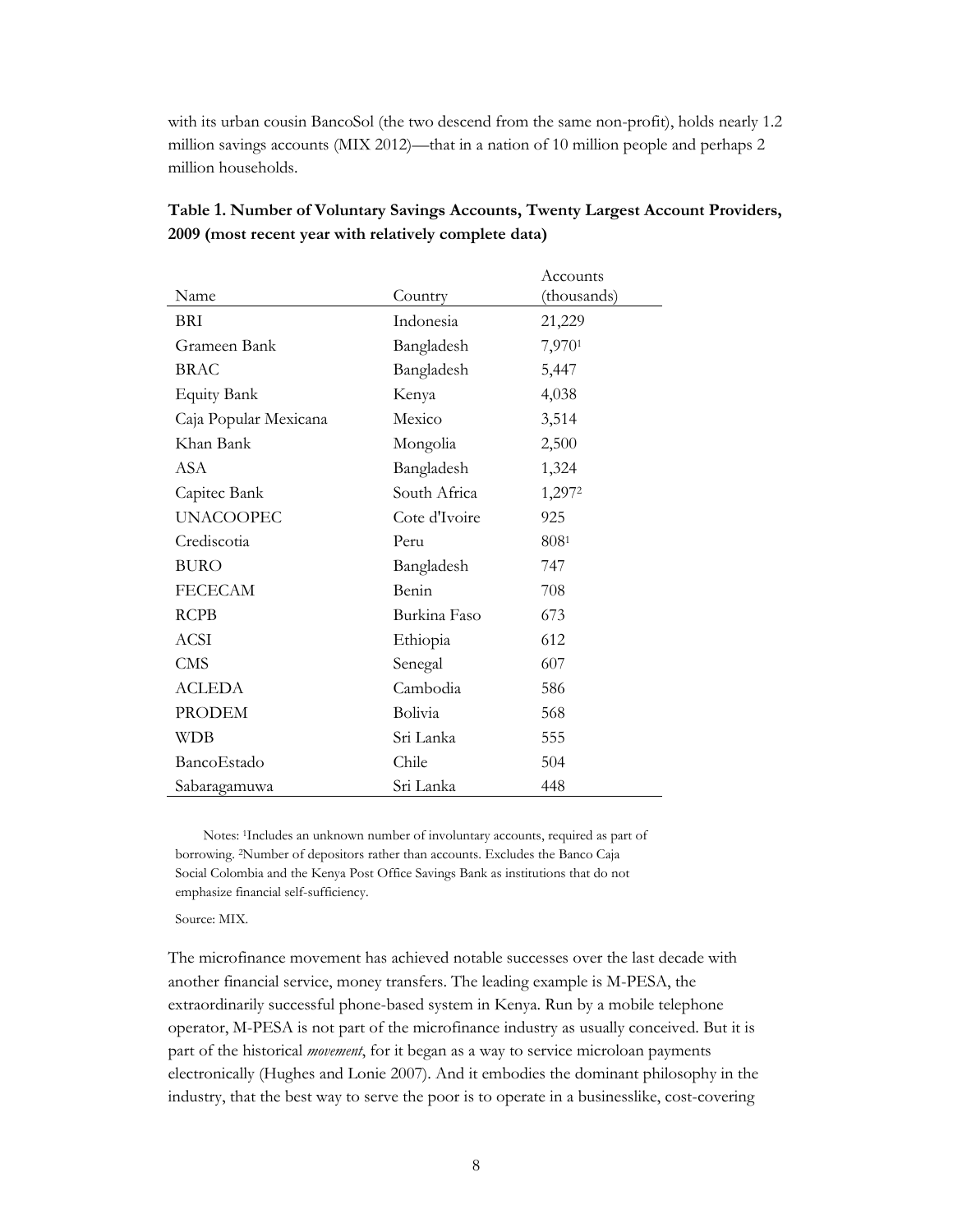way, in order to scale up. In its first five years of life, M-PESA has grown to 15 million adults. To date, it has transferred some \$15 billion.<sup>6</sup> No microfinance institution has ever grown so fast.

In sum, while certain failings of microcredit have become clear in recent years, and must be reckoned with, in assessing the industry's past and shaping its future, it is important to recognize its successes too.

#### <span id="page-10-0"></span>**The troubles**

Despite all these achievements, the six years since the symbolic accolade of the Nobel Prize have been tough on the microfinance industry. ROE on investible MFIs fell from +20% at the end of 2007 to –5 % at end-2009 (Symbiotics 2012b). The first MIV closures occurred in 2010 and accelerated in 2011. The country with the most loans, India, saw a major microcredit setback; and the number-two country, Bangladesh, is witnessing a government take-over of its leading MFI. The tone of press coverage has flipped from positive to negative. Investment growth is slowing to the low single digits (MicroRate 2012).

Four principal challenges have emerged: rigorous academic studies on the impact of microcredit; public stock flotations that stoked controversy by arguably enriching a few investors and founders at the expense of the poor; coercive loan collection practices; and microcredit bubbles in some markets. Environmental factors also turned against the industry, including the global financial crisis and political antibodies in Nicaragua, India, and Bangladesh. But since the latter are complex and idiosyncratic and largely beyond the control of the industry, they will not be discussed in this short review.

#### <span id="page-10-1"></span>**Randomized impact studies**

In 2009, the first two randomized studies of the impact of microcredit appeared. As discussed below, the studies' conclusions should not be devastating for microfinance. But the new research, by questioning the popular perception of microcredit as a powerful weapon against poverty, did cause negative press. "Perhaps microfinance isn't such a big deal after all," ran a headline in the *Financial Times*, for example (Harford 2009).<sup>7</sup> And bad press is a threat in itself.

One of the studies looked at group credit in Hyderabad, the capital of Andhra Pradesh; the other, individual loans in Manila. Neither new analysis found an impact on average poverty, at least within 12–18 months of availability (Banerjee et al. 2009; Karlan and Zinman 2011). "Poverty" is proxied in the studies by such indicators as number of children in school and monthly per-capita household spending. The Hyderabad experiment, however, did reveal a

 $\overline{a}$ 

<sup>6</sup> Squad Digital (2012).

<sup>7</sup> Harford went on to tweet: "Note to all microfinance enthusiasts: I DO NOT WRITE MY OWN HEADLINES," [j.mp/WIHnR7](http://j.mp/WIHnR7).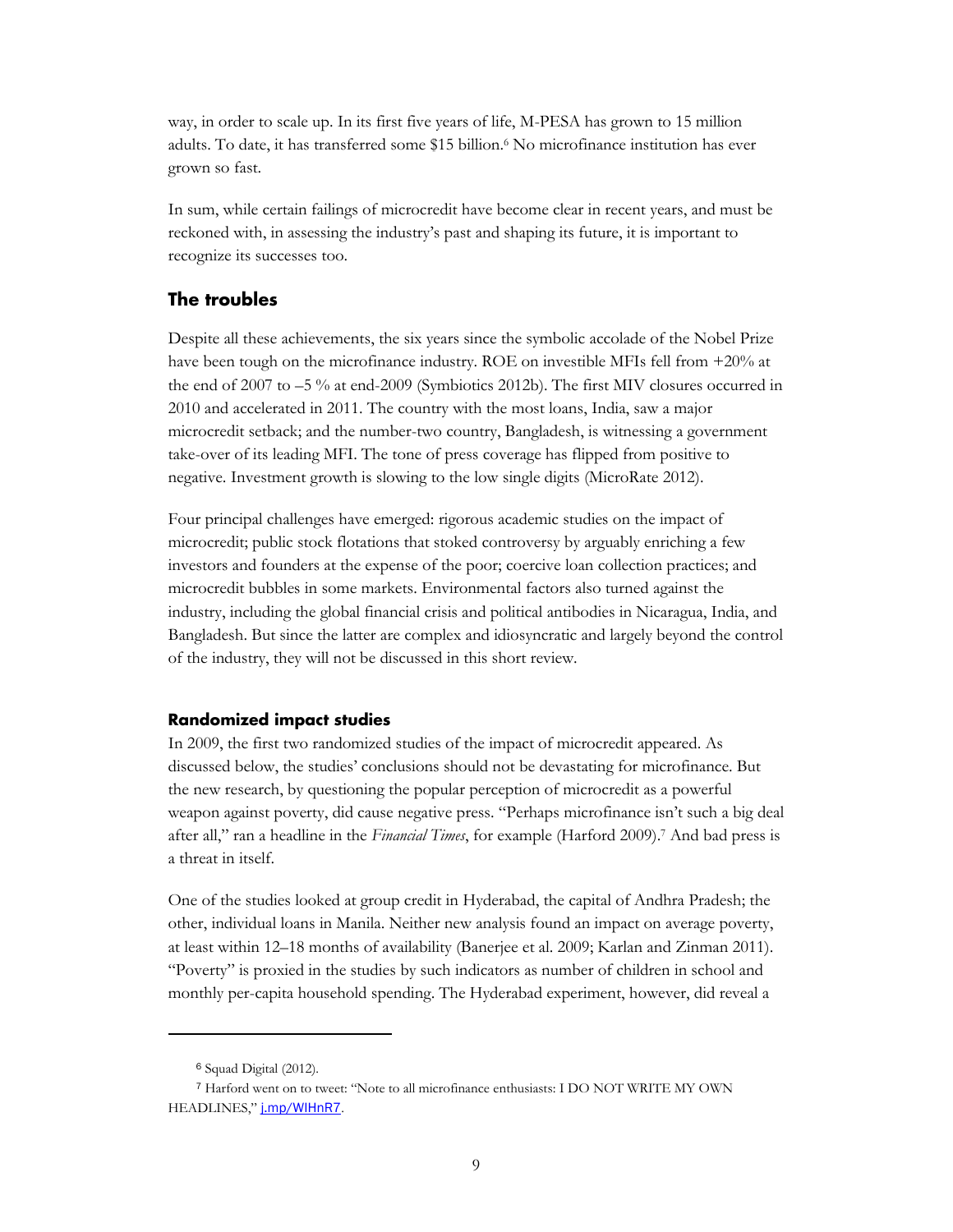stimulus to microenterprise starts, investment, and profits. Perhaps the profit increase did not measurably increase household spending because families devoting more time to business activities earned less wages outside the home. Or perhaps such translation did occur but outside the study's short timeframe. (A three-year follow-up is due out soon.)

Further studies in a variety of contexts—Africa, Europe, and Asia; for-profit and non-profit; rural and urban; individual- and group-based lending—have generally corroborated the findings of stimulus to microenterprise and lack of short-term impact on poverty (See Table 2). The diversity of the study settings makes it harder to argue that the 2009 results were anomalous. The burden of proof is now on those who would argue that microcredit in some form or in some contexts does reliably reduce poverty.

| Authors                                                       | Where                      | When        | Female<br>$%$ of<br>sample | Level of<br>randomiz-<br>ation | Credit type<br>(group or<br>individual) | Follow-up<br>(months) | Investment/<br>enterprise    | Wellbeing                    |
|---------------------------------------------------------------|----------------------------|-------------|----------------------------|--------------------------------|-----------------------------------------|-----------------------|------------------------------|------------------------------|
| Banerjee, Duflo,<br>Glennerster, and<br>Kinnan                | Hyderaba<br>d, India       | $2006 - 08$ | 100                        | District                       | G                                       | $12 - 18$             | $^{+}$                       | $\theta$                     |
| Karlan & Zinman                                               | Manila,<br>Philippine<br>S | $2006 - 08$ | 85                         | Individu<br>al                 |                                         | $11 - 22$             |                              | $\theta$                     |
| Crépon, Devoto,<br>Duflo, & Parienté                          | Morocco                    | $2006 - 09$ | 100                        | Village                        | G<br>(mostly)                           | 24                    | $^{+}$                       | $\theta$                     |
| Attanasio,<br>Augsburg, De<br>Haas, Fitzsimons,<br>& Harmgart | Mongolia                   | $2008 - 10$ | 100                        | Village                        | G, I                                    | $8 - 17$              | Group: $+$<br>Individulal: 0 | Group:<br>+ food<br>spending |
| Augsburg, De<br>Haas, Harmgart, & Herzegovi<br>Meghir         | Bosnia &<br>na             | $2008 - 10$ | 39                         | Individu<br>al                 | T                                       | ~14                   | $^{+}$                       | Lower food<br>spending       |

#### **Table 2. Summary of results from randomized microcredit impact studies**

<span id="page-11-0"></span>Source: Banerjee et al. (2009); Karlan and Zinman (2011); Crépon et al. (2011); Attanasio et al. (2011); Augsburg et al. (2012).

#### **Initial public offerings and charges of "usury"**

 $\ddot{\phantom{a}}$ 

Initial public offerings (IPOs) of stock in MFIs have triggered larger earthquakes of controversy. In 2007, Mexico's Compartamos sold some 30% of itself to the public. The transaction valued the company at more than \$1.5 billion (Rosenberg 2007), a financial prize owing almost entirely to the MFI's ability to charge poor women interest rates of 92– 195%/year (Roodman 2011) and thereby earn an ROA of 18% and ROE of 39%.<sup>8</sup> While conceding that most of the capital gains went to the non-profit institutions that were

<sup>8</sup> The high number, unlike the low one, compounds the interest cost and factors in the potential indirect cost of a 10% savings requirement. Both numbers include value added tax.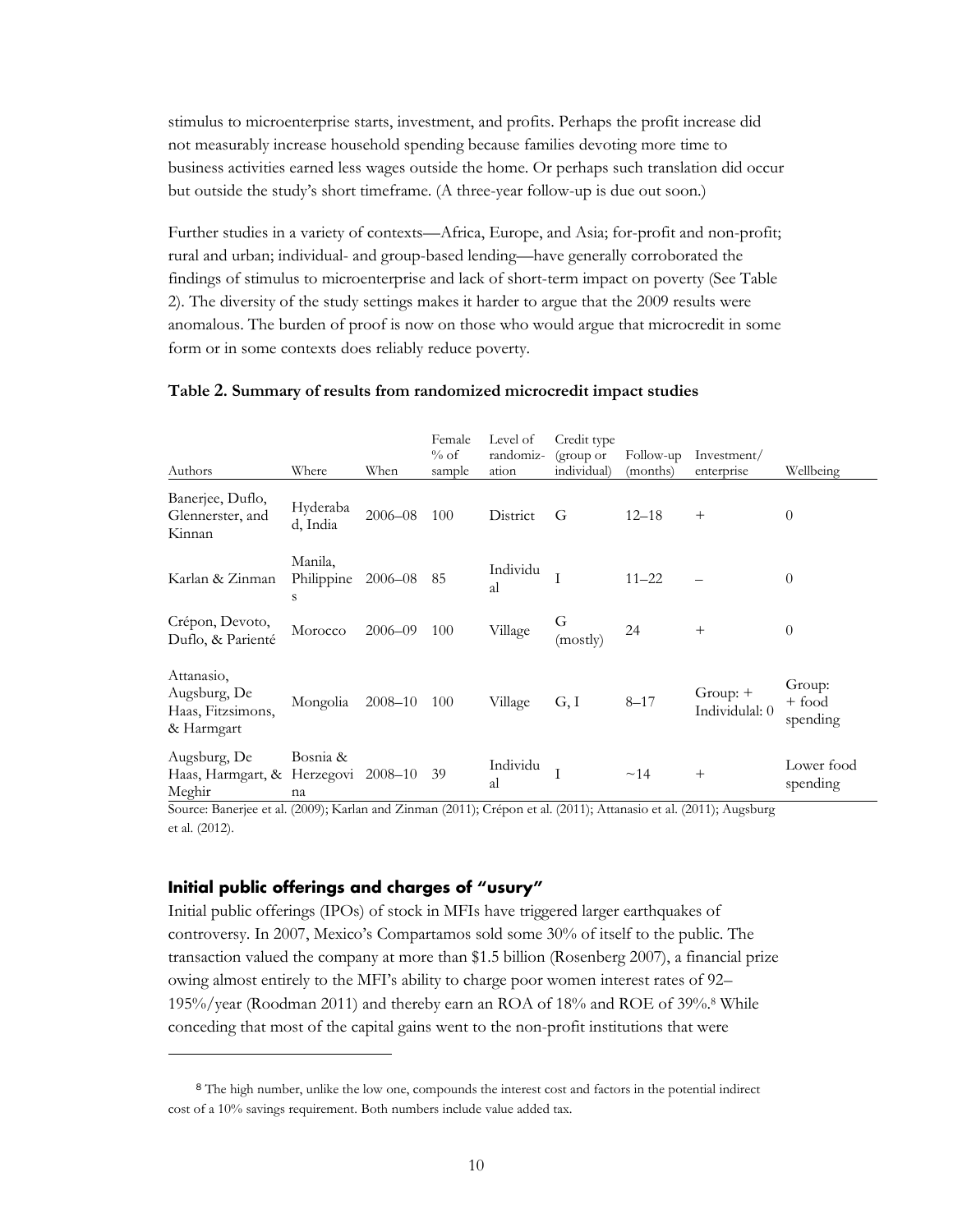Compartamos's main early investors—Accíon International and the World Bank's International Finance Corporation—critics have questioned the morality of earning such high profits off the poor. Compartamos co-founder Carlos Danel has defended the high profits as demonstrating the business viability of banking the poor.<sup>9</sup> But critics asked: if this is not usury, what is?<sup>10</sup>

The IPO of India's SKS in 2010 scored a full point higher on the Richter scale. Individual investors and venture capitalists, not non-profit institutions, reaped the capital gains. At the peak stock price, the stakes of founder Vikram Akula and billionaire venture capitalist Vinod Khosla were estimated at \$90 million each (Chen et al. 2010). Although microcredit costs far less in India than Mexico—SKS charged 25–32% per annum (MF*Transparency* 2011)—SKS and other for-profit microlenders still came in for severe criticism for combining aggressive disbursement with aggressive collection practices.

#### <span id="page-12-0"></span>**Reports of abusive credit methods**

In the months before the SKS IPO television channels in the company's home state of Andhra Pradesh began broadcasting stories of women forced, by the burden of microdebt, into prostitution or suicide. As in many countries, media companies in India tend to sensationalize to get attention, and sometimes in order to advance the political agendas of their owners. And in India, microcredit is political, because elected officials have long competed with each other to offer lower interest rates through government-run lending programs. One of those—the Self-Help Group (SHG) program—competes directly with microfinance.

Despite the suspect source, the stories of abuse proved hard to completely dismiss. An organization that helps administer Andhra Pradesh's SHG program compiled a list of 54 allegedly microcredit-linked suicides (SERP 2010). Bereaved family members told their stories to reporters, who captured them on video.<sup>11</sup> Allegations also emerged of loan officers visiting the homes of defaulters and publicly haranguing them to shame them into repaying. Suicides were evidently so rare among microcredit clients (a reported 54 out of millions) that the small loans may have *prevented* as many deaths as they caused, by giving a handful of cornered people a way to go on; but their stories will never be told on TV. Nonetheless, the stories of multiple borrowing, abusive collection practices, and frenetic growth of microcreditors taken over by investors looking for a quick exit were all signs that something had indeed gone seriously wrong in Indian microcredit. That belief appears shared by a majority of the microfinance industry, even SKS founder Vikram Akula (Hanna 2012).

 $\ddot{\phantom{a}}$ 

<sup>9</sup> Interview with author, June 24, 2008.

<sup>10</sup> See Yunus criticism in Keith Epstein and Geri Smith, "Compartamos: From Nonprofit to Profit," *BusinessWeek*, December 13, 2007.

<sup>11</sup> See for example "India's Microcredit Meltdown," Assignment, BBC, January 29, 2011, [bbc.in/l6H2tI](http://bbc.in/l6H2tI); and Tom Heinemann, "The Micro Debt," 2010, *[j.mp/UCwUE9](http://j.mp/UCwUE9)*.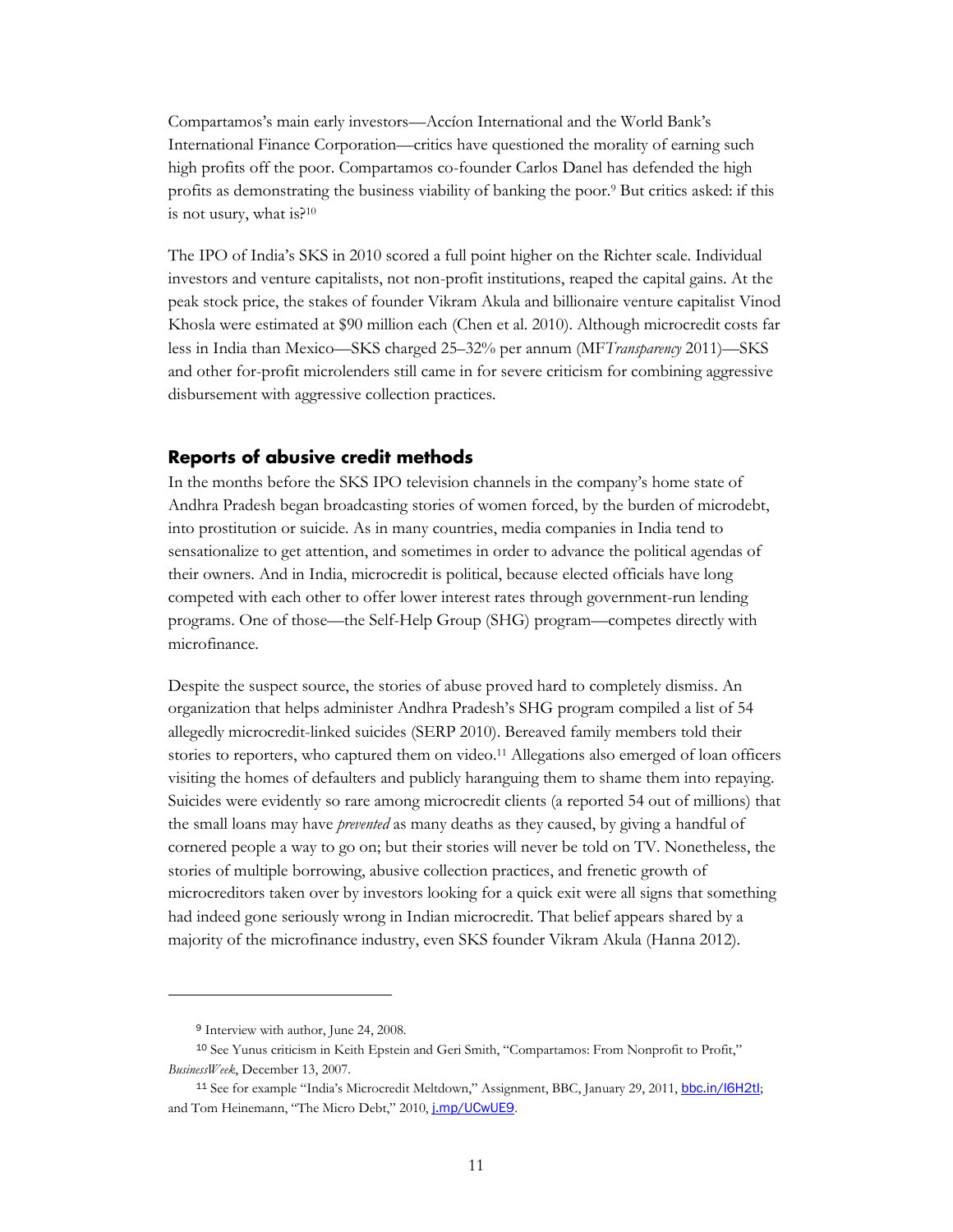What then do the suicides signify for microfinance? The combination of easy offers of credit and tough demands for repayment, enforced through public embarrassment of group meetings, probably put many Indians in a tough spot—perhaps only the minority of all borrowers, but far more than 54. The likely difficulties of this larger but less well-defined group cannot be dismissed as regrettable rarities.

#### <span id="page-13-0"></span>**Bubble troubles**

The boom and bust in Andhra Pradesh did not follow the storyline of a classic bubble—one that implodes under its own weight—because the crash was brought about by sudden government action. Nevertheless, growth that in retrospect appears dangerously rapid, on the order of 100% per year, is an important element of the story. And Andhra Pradesh is not unique in this respect. Experts at CGAP documented and analyzed similar reversals in 2008– 09 in Bosnia and Herzegovina, Morocco, Nicaragua, and the Punjab region of Pakistan (Chen, Rasmussen, and Reille 2010). Each case is distinctive in certain respects. Politics was a major factor in Nicargua, for example, as President Daniel Ortega endorsed the *no pago* movement. Ripples from the global financial crisis also may have hurt repayment rates. Yet the authors judged these three common threads to be primary:

- *1. Concentrated market competition and multiple borrowing.*
- *2. Overstretched MFI systems and controls.*
- *3. Erosion of MFI lending discipline.*

The three can be further distilled as: an imbalance between the rate of expansion of the quantity of lending and the capacity of the systems needed to assure the quality of lending. With the partial exception of Morocco, socially motivated foreign investors, public and private, fueled the rapid growth (Roodman 2012, p. 278). They therefore bear some responsibility for these failures.

#### <span id="page-13-1"></span>**Does microfinance work?**

Recent events raise fundamental questions about the efficacy of microfinance. But the best answers to the questions cannot be reached merely by reacting piecemeal to the pinpricks and body blows. We must think systematically. What constitutes success in microfinance? That is, when we ask whether microfinance works, what does "work" mean? Given a definition, or definitions, of "works," what evidence is available on whether success is being achieved? Is the evidence of high quality? How safely can one generalize from it? What do the answers to these questions imply for an overall assessment of microfinance, and for strategy going forward?

Roodman (2012) discerns three distinct conceptions of success in microfinance. Each corresponds, at least in English, to a different definition of "development"; and each tends to lead one to different kinds of evidence for testing.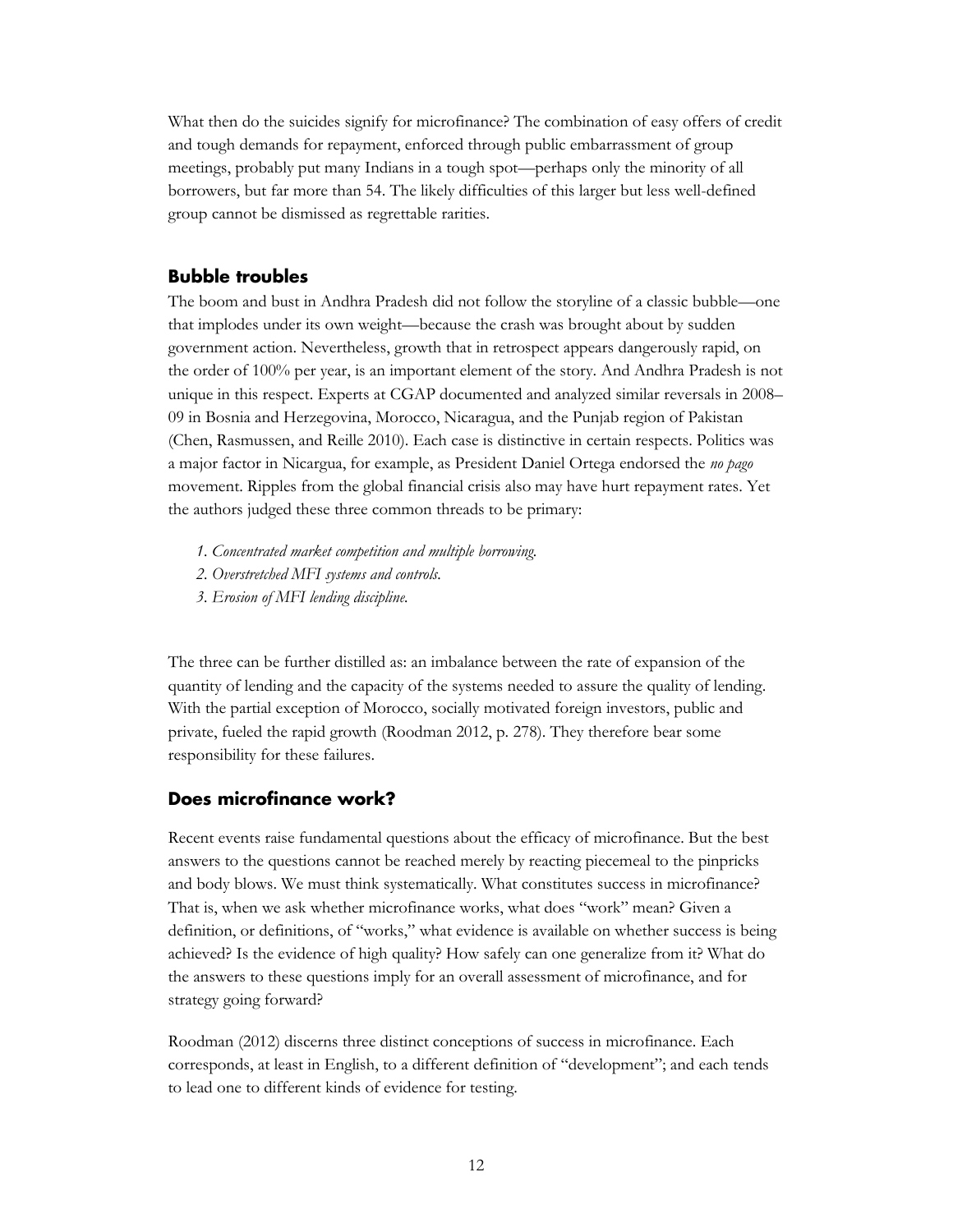#### <span id="page-14-0"></span>**Escape from poverty**

The first conception of success is "development as escape from poverty." This corresponds to the widespread perception that microfinance, microcredit in particular, helps people out of poverty. That perception owes to stories of women taking loans to raise goats or sew saris, gain independence from husbands, and better their lives and their children's lives. The perception was importantly bolstered by academic research seeming to show that microcredit reduces poverty.

However, recent studies have significantly shifted our understanding of the impacts of microcredit. The new generation of work is randomized, just like the best drug trials. For lack of randomization, the older studies could not as credibly rule out such statistical problems as reverse causation. That is: if people who use microcredit are better off, perhaps that is not because the microcredit helped them but because being more affluent made them more able to borrow. And replication of some leading studies of the old generation shows that methodological sophistication meant to attack problems such as reverse causality mostly obscured them (Roodman and Morduch 2011).

As Table 2 showed, five randomized trials of microcredit have been released. They are reasonably consistent in showing that microcredit *does* stimulate microenterprise, as measured by business starts, investment, and profits. But as mentioned before, they are equally consistent in finding no impact on poverty. In this respect, the literature has confirmed Peter Rossi's (1987) Stainless Steel Law of Evaluation, which distilled his decades of experience evaluating programs: "The better designed the impact assessment of a social program, the more likely is the resulting estimate of net impact to be zero." Worse studies tend to show bigger impacts and better studies smaller impacts.

Randomized studies of microsavings have produced more positive results. Among vendors in a Kenyan market town and a group of tobacco farmers in Malawi, the availability of a formal deposit account has increased investment *and* household income over 12 months (Dupas and Robinson 2009; Brune et al. 2010).

It is worth bearing in mind that each of these studies examines just a small dot on the microfinance landscape—a particular product offered at a particular time in a particular place to a particular population, tracked for one to two years. The studies cannot prove that microcredit has never reduced poverty anywhere, nor that microsavings is always better in this respect.

That said, decisions that must be made today should be made based on conservative generalizations from the best evidence available today. And the best evidence available today says that microcredit cannot be relied up on to cause development-as-escape-from-poverty.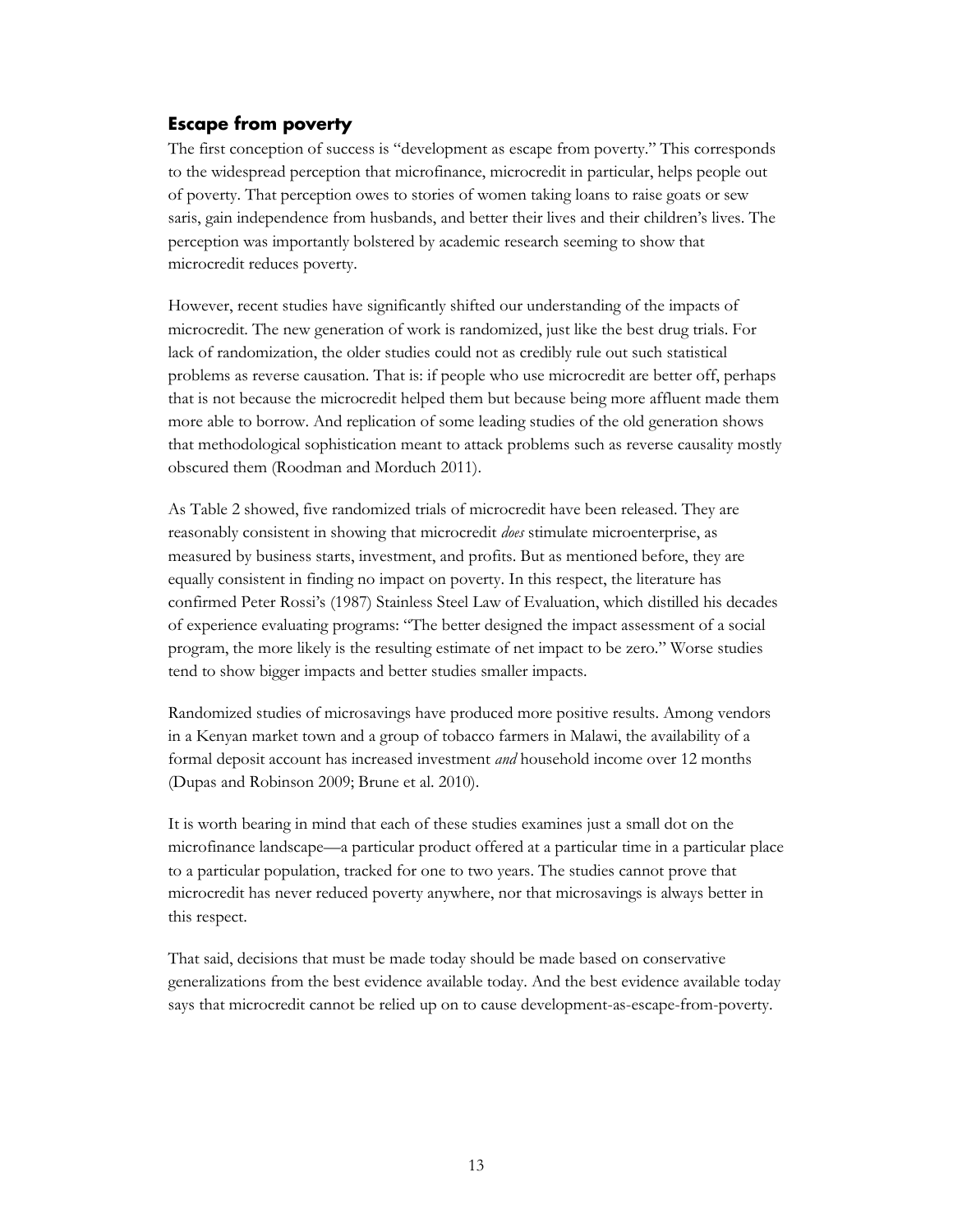#### <span id="page-15-0"></span>**Freedom**

The second conception of success borrows from the work of Amartya Sen, author of *Development as Freedom* (1999)*.* For Sen, the essence of development is not just economic growth. It is expanding agency in one's life, control over one's circumstances. Such freedom flows from many sources: income, assets, education, health, civil rights, political rights. Central to Sen's theory is the observation that freedoms tend to support one another. Education leads to more income, which leads to more education. At the macro level, he has famously argued that in India freedom of the press prevented famine (freedom from want) in the 1960s, whereas in China lack of political freedom facilitated the 30 million deaths of the Great Leap Forward. Freedoms are thus both ends and means.

Financial services for the poor are inherently empowering. They are for helping poor people manage their money, which is central to economic survival. No work makes this clearer than *Portfolios of the Poor* (Collins et al. 2009). Through stories and data from detailed financial diaries, the book illustrates how those who "live on \$2 a day" *don't* live on \$2 a day, but on \$3 one day, 50 cents the next, \$3 the day after, and so on. The volatility and unpredictability of income, along with the greater vulnerability to health emergencies, means that poor people need financial services *more* than the rich, in order to set aside money in good times and draw it out in bad. Informally, out of necessity, they develop credit, savings, insurance, and transfer services to meet this core need. Forms of microfinance are additional options, with disadvantages (rigidity) and advantages (reliability, impersonality).

But *inherently* does not mean *automatically*. Credit can entrap. As a result, when and how much various kinds of microfinance empower or disempower is an empirical question. This question about impacts is hard to answer, for the reasons given earlier.

One kind of research relevant here is *qualitative* work, done by anthropologists who immerse themselves for a month or a year in communities where microfinance is offered, closely following the lives of some of those affected. The strength of such work is the rich insight it can give into the lives of human beings, which is particularly helpful when studying a subtle and complex concept such as "empowerment." The disadvantages are that the samples are small, usually in the dozens; and it is rarely experimental, thus lacking the capacity of randomized trials to reliably identify causality.

The qualitative findings on empowerment and microcredit are mixed, with the most negative results emerging for group loans. Helen Todd (1996) tells of a woman in Bangladesh labelled Begum who, along with her husband, invested her Grameen loans in cows and fertilizer, and climbed up a rung on the income ladder. And surely there have been women for whom it was a breakthrough to do serious financial business in public. But there are also worrying stories. Karim (2008) describes a "house-breaking" in Bangladesh in which a peer group carted off the belongings of a defaulting woman in order to repay her loan. Individual loans, which are free of the yoke of joint liability, appear more empowering (Kabeer 2001).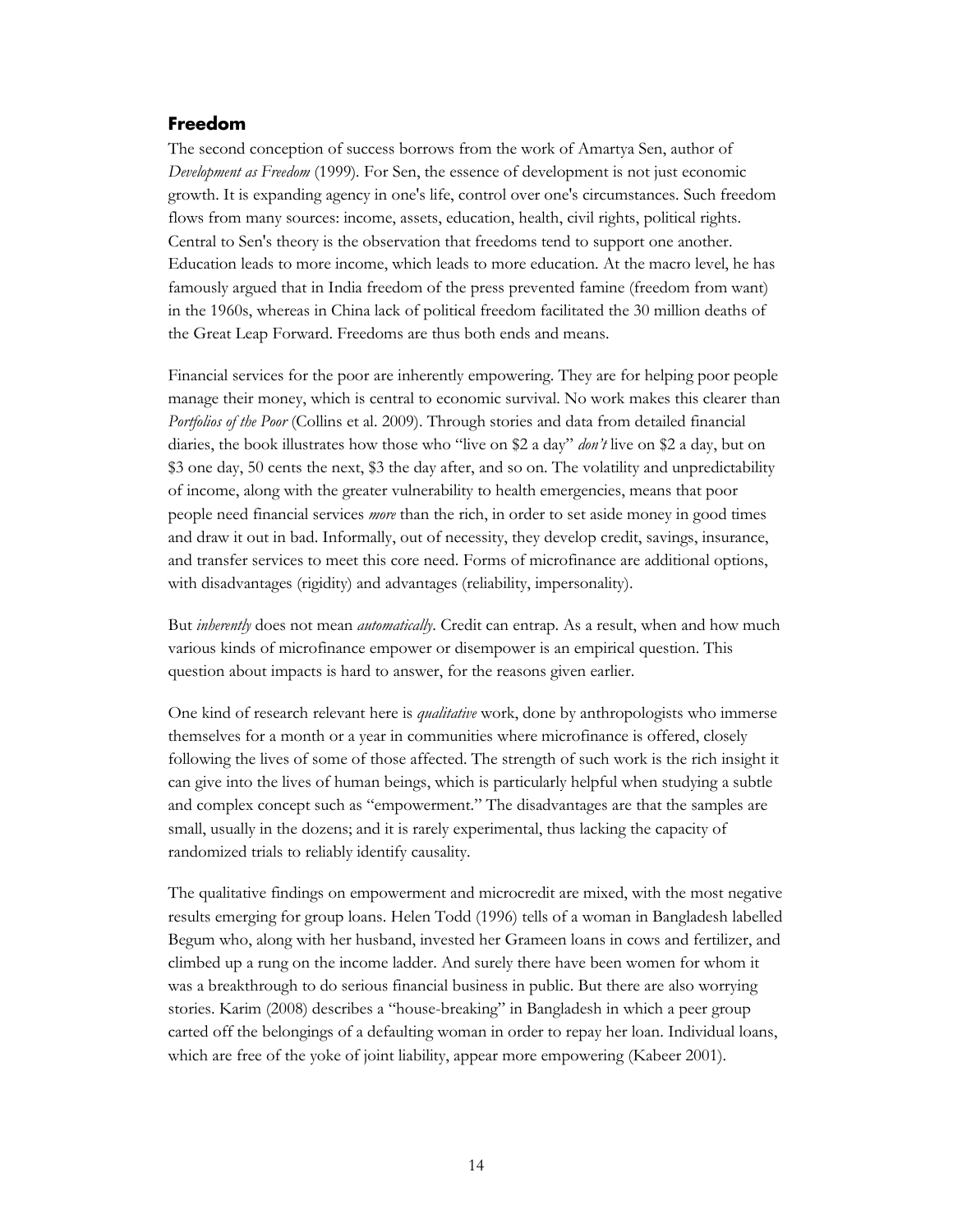Savings appears rather differently from credit in the development-as-freedom light. It is harder to get in trouble by saving too much than by borrowing too much—unless the savings institution becomes insolvent. As an empirical matter, deposit-takers within the mainstream microfinance movement have so far lived up to the trust placed in them. If anything, the responsibility of holding deposits has led MFIs to lend more conservatively. Fear of unleashing a bank run may also deter politicians from interfering in operations (Chen 2011). Were a major deposit-taking MFI to go under, and were savers not kept whole, the empirical picture would change radically.

#### <span id="page-16-0"></span>**Industry building**

It is interesting to note that for savings to empower, they must be *safe*—and that requires high-quality institutions, specifically, some combination of sound banks and effective supervisors. This brings us to the last conception of success in microfinance, "development as industry building." Though overshadowed in the public imagination by the other two conceptions, it was fully articulated early in the movement (von Pischke 1991; Otero and Rhyne 1994; Krahnen and Schmidt 1994). Within economics, it resonates with the thinking of Austrian economist Joseph Schumpeter. Writing 100 years ago, Schumpeter (1934 [1911]) reacted against the supply-and-demand graphs made famous by Alfred Marshall, which explained how prices helped the economy find equilibrium. Schumpeter wanted to understand why the economy he lived in operated in *dis*equilibrium as a steady stream of new firms and technologies perpetually disrupted the status quo. For Schumpeter the essence of development lay in this "creative destruction." Indeed, the constant churning of industrialization is what has reduced poverty in Europe over the last two centuries and in China over the last three decades.

Microfinance has not turned many clients into heroes of creative destruction. Typically, they sell more tomatoes or raise more goats. However, the microfinance movement has built impressive institutions and industries in many countries. BRI in Indonesia; the Grameen Bank, BRAC, and ASA in Bangladesh; Pro Mujer in Peru; Bancosol in Bolivia; D-MIRO in Ecuador; Equity Bank in Kenya. These and others do something once thought impossible: they employ thousands, they serve millions, they compete, and as result they innovate, offering more flexible and diverse services at lower prices. If the randomized studies were showing microcredit to be the financial equivalent of cigarettes, we would not celebrate this flourishing; but the case is otherwise.

And while the contributions to development may not be significant macroeconomically, they are respectable against the checkered history of foreign aid and philanthropy, in which failure is common. The public and private donors who supported the creation of the BRI program, the Grameen Bank, Bancosol, and others, made real contributions to development.

But not all growth of microfinance has been worthy of the label "development." Sometimes creative destruction has been more destructive than creative. Examples include the apparent microcredit overshoots in Bosnia and Herzegovina, Morocco, Nicaragua, and parts of India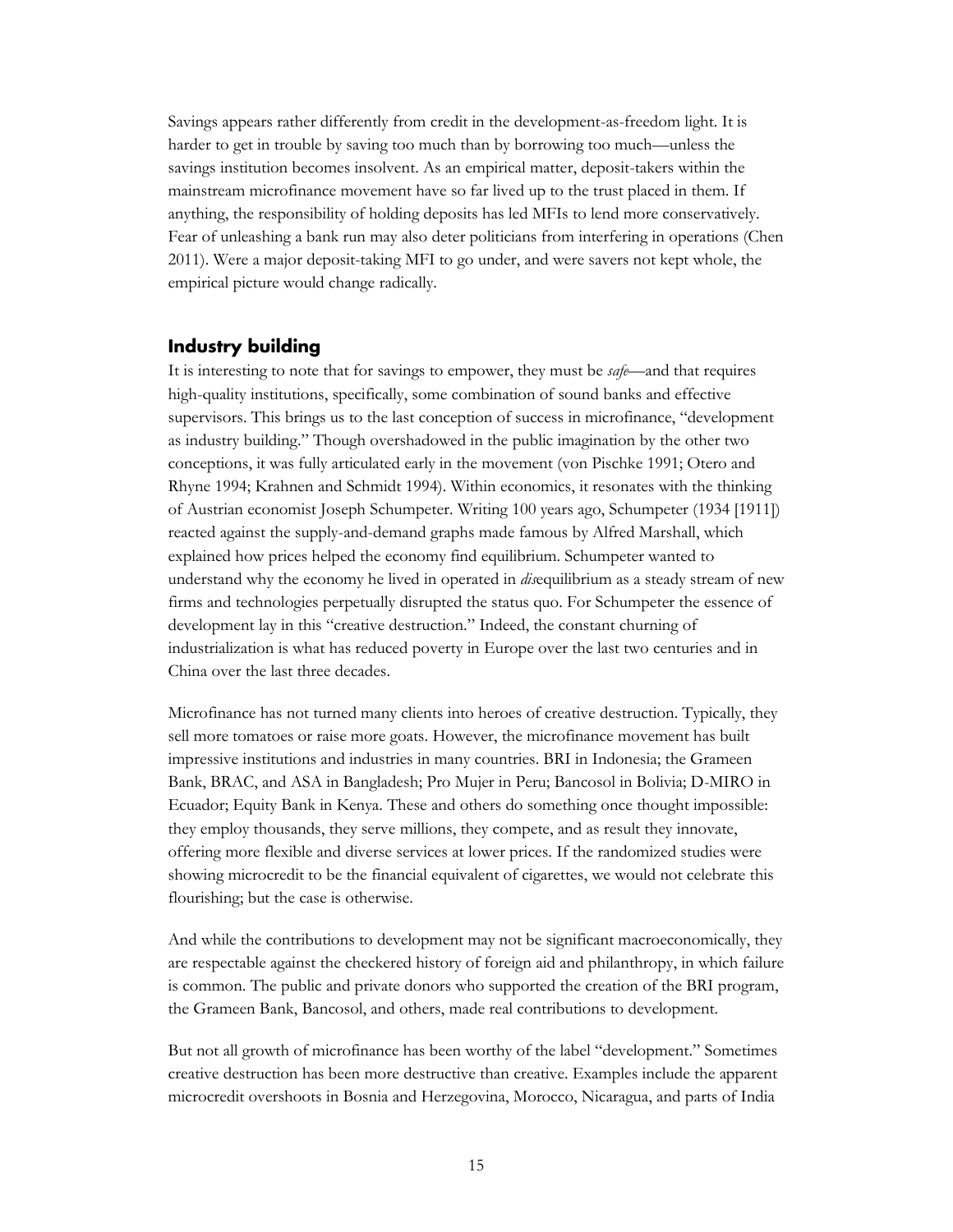and Pakistan, all of which burst within the last four years (Chen, Rasmussen, and Reille 2010).

#### <span id="page-17-0"></span>**Interpreting the past and present**

#### <span id="page-17-1"></span>**A realistic vision of success**

This systematic review of the impact of microfinance according to different definitions of success is rather like a guidance counselor perusing a student's report card. It is not a conclusion, but an *input* to a comprehensive assessment that can help make sense of current difficulties and plot a path forward.

In light of this evidence, what strategies should those wanting to support financial services to the poor adopt? Just as one might engage a tutor for a student struggling to read, one logical response is to zero in on the weaknesses of microfinance, such as the inherent but dangerous tendency to press for near-perfect repayment rates. The Smart Campaign is one effort of this type. It has obtained hundreds of endorsements for a definition of responsible lending and is now piloting an audit system for compliance. Someday investors could condition their funding on such audits.

However, the more mature the student, the more important it becomes to recognize that her nature is to some degree fixed, and to cultivate her manifest strengths. Microfinance is a mature enough industry that the latter metaphor is apt. We are most likely to do good if we help the industry play to its strengths, to guide it along its natural grain. And the evidence suggests that its strength is not in systematically lifting people out of poverty, but *building dynamic institutions to mass-produce inherently useful services for the poor*.

To discern this aptitude is not to imply that microfinance has always succeeded at what it does best. But it has done so often, and can do so more.

This conclusion sides with the "institutionalist" school associated with prominent German thinkers (J.D. von Pischke (1991); Jan Pieter Krahnen and Reinhardt Schmidt (1994); the work of C.P. Zeitinger and the ProCredit group), with the Ohio School (Dale Adams, Claudio Gonzalez-Vega, and again J.D. von Pischke), and with Acción International (e.g., Otero and Rhyne 1994). It implies that donors and social investors involved in microfinance should prioritize building financially self-sufficient institutions and stable industries. Subject to the constraint of financial self-sufficiency, they should support the delivery of financial services characterized by safety, diversity, flexibility, transparency, and prices appropriate to vulnerable people. Updating the philosophy, they should look to digital technologies in the hope that these will loosen the strictures of that binding constraint of self-sufficiency, allowing institutions to provide more diverse, safe, and flexible services at lower cost than once possible.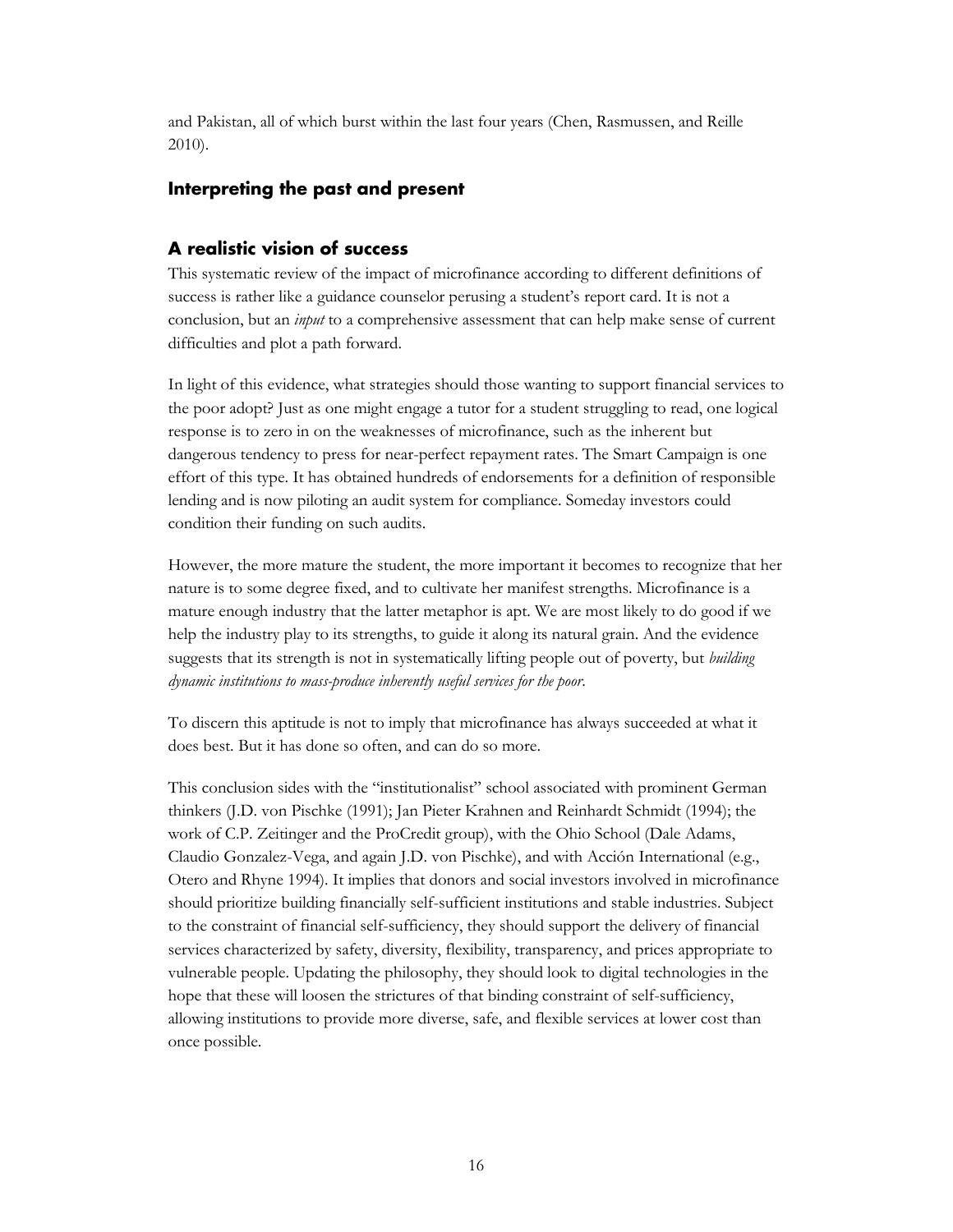#### <span id="page-18-0"></span>**An anchored perspective on recent difficulties**

This perspective anchors an analysis of most of the recent difficulties in microfinance.

It accepts the failure of the latest studies to demonstrate that microcredit reduces (or increases) poverty; it responds by observing that financial services, including credit, are inherently useful and that economic development has always involved the construction of institutions to deliver such services, however imperfect, on a large scale.

And it is dismayed, but not crushed, by the recent credit overshoots and reports of irresponsible lending practices. Much more than the impact studies, these signify serious flaws—direct challenges to the claimed core strength of microfinance in building institutions. However, to give up on microfinance at this point would be like giving up on mortgages because of the mortgage crises. Not only would it frustrate the continuing demand for microfinance, it would ignore and destroy the institutions that have been delivering it year in and year out, proving that safe, durable, large scale microfinance is possible.

As usual in credit crises, rapid growth appears to have been a core problem. This raises the question of what constitutes appropriate growth in microfinance. When is expansion healthy like the growth of a child and when is it unhealthy like cancer? A comparison between economy and ecology offers a way to think about this question (Roodman 2012). Asking when the arrival or growth of a microfinance institution enriches the economic fabric is like asking when the arrival of a new species adds resilience and productivity to an ecosystem. Answers to the ecological question arguably include: when the new species interconnects with other species in diverse ways, such as through predation, competition, and symbiosis; and when, as a result, the species' drive for growth is roughly counterbalanced by limits. Likewise, microfinance growth is most likely to enrich the economic fabric when MFIs link to many other economic actors—clients, regulators, domestic and foreign investors—and in many ways, including various forms of investment and financial service. Notably, relative to the common operating model that focuses on borrowing abroad and lending locally, a move into deposit-taking diversifies in two ways at once, connecting to a new source of capital and enriching service offerings.

The ecological analogy also suggests the value of broadening our concerns from the function of institutions to the functioning of industries. A *financial system* is more likely to be stable when it contains diverse and interacting players. In addition to the financial institutions, there generally must be an enabling regulatory environment, credit bureaus, consumer protections, supervisors that monitor capital adequacy and lending propriety, investors, rule of law (requiring accessible courts and police), perhaps deposit insurance, and more. In the ideal, and in practice, the exact configuration of a financial system will vary by context. Regardless, a lesson of history is that a sustainable system must consist of more than retail service institutions.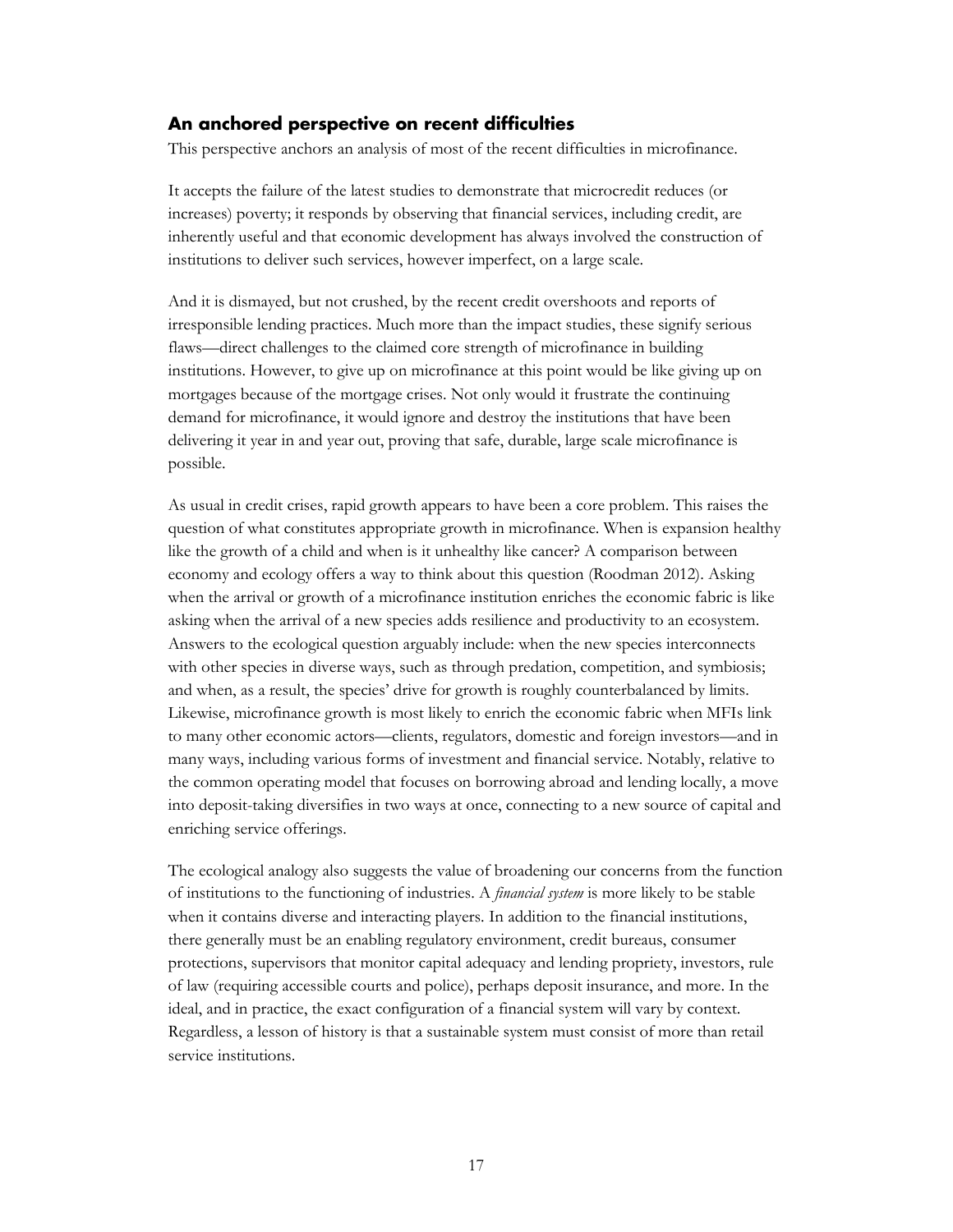Ergo a sustainable microfinancial system, one that extends formal financial access to poorer people, must consist of more than MFIs. Historically, financial systems have typically begun with retail institutions; then, through bitter experience, governments and industry actors have added components such as credit bureaus and deposit insurance. Microfinance appears to be no exception to this pattern of often learning the hard way. But in some cases, donors and social investors can help governments learn from the past mistakes of others instituting deposit insurance before a local bank run makes the need tragically obvious—or at least help governments learn faster once a crisis occurs.

#### <span id="page-19-0"></span>**The lessons of recent troubles**

A natural first step in trying to learn from a financial crisis is identifying what caused it. As we have seen in the financial crises in wealthy nations, the search for the cause is inherently muddled, and for two reasons.

First, the focus on causes ignored the question of agency. Suppose it was determined that sunspots contributed to the mortgage meltdowns in Ireland and Spain. Blaming sunspots would not help. Better to blame the parts of the system that humans control for not being robust to sunspots. That is a fanciful example, so replace sunspots with human greed, which is also a fact of nature. Arguably, it does not do us much good to blame the mortgage bubbles (or the Andhra Pradesh overshoot) on the greed of investors. More practical is to blame the bubbles on rules that did not fully take into account the consequences of inevitably greedy behavior. Now, the distinction between greed and rules to contain it is simplistic. After all, the rules are also made by self-interested people such as politicians. Still, politicians, regulators, donors, and social investors do often act in the public interest, so it is on them that our best hopes rest for agency in the public interest. Thus, as a practical matter, the search for causes converges to a focus on what these legislators and regulators should do differently next time, taking human greed as given.

The second factor muddling the search for a cause is that causes interact. The global financial crisis hit many countries, with diverse regulatory systems, so it is not credible to blame it purely on idiosyncratic national factors as Alan Greenspan and the Greek government's affinity for side deals with Goldman Sachs. Seemingly, the universal cause was the huge swell of capital, much of it from certain developing countries. On the other hand, thanks to regulations that made Canadian banking relatively boring and safe—in particular, inhibiting loan securitizations—Canada escaped major damage, even though it was tied to the same global capital markets (Atlantic Council and Thomson Reuters 2012). So, arguably, poor policies in the United States and Greece were the root cause after all. How to square this circle? At the risk of oversimplifying, the crises can be seen as arising from the *combination* of easy money and bad policies. If either had been eliminated, the crises would have been prevented. Thus we could blame—and adopt policies to redress—either factor alone and be partly right. But ideally, those seeking to act in the public interest would recognize both factors, survey possible policy changes that could affect either, then choose from among them in light of what is known about costs, effectiveness, and political and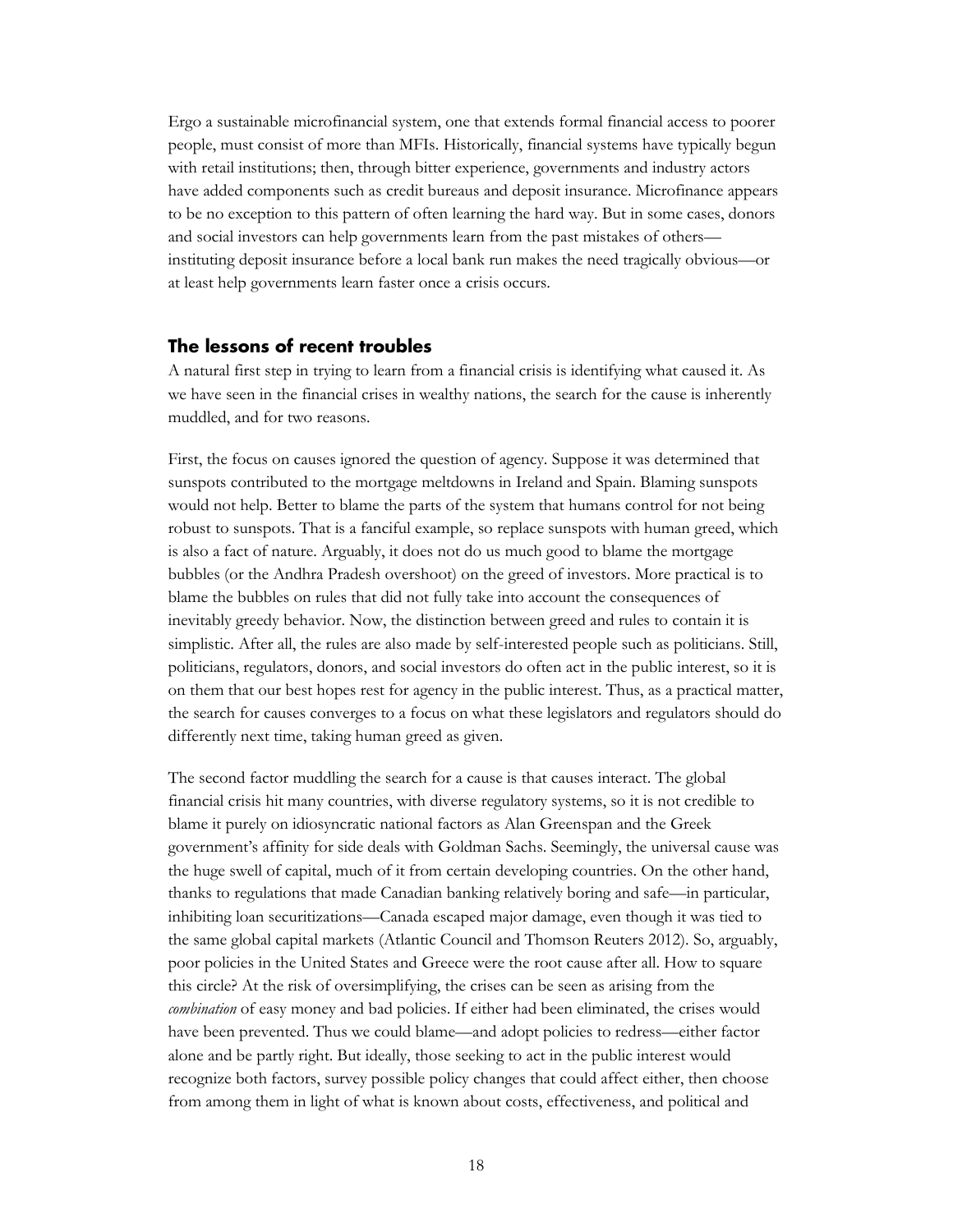administrative constraints. The upshot is that it is important to distinguish the search for who or what to blame from the search for practical steps to prevent a repeat.

In the sweep of history, countries that are wealthy today have had the most time to learn hard lessons (and sometimes forget them). In these nations, the lending system includes such actors as retail lenders; investors therein; credit information bureaus; and regulatory bodies that limit and monitor aspects of credit products such as term, term disclosure, even pricing. For institutions that take deposits, additional regulators come knocking—to insure those deposits or ensure that under ordinary circumstances capital is on hand to absorb losses and meet withdrawal demands.

A truth often overlooked in excitement about microfinance as a retail service model is that it is no exception to this need for companion institutions. If anything, the need is greater when targeting the poor. The Economist Intelligence Unit annually surveys experts in order to assess the business environment for microfinance in dozens of countries. Implied in this work is a broad agenda for building microfinancial ecosystems. In contrast with the more famous Doing Business index, the Global Microscope survey puts roughly equal weight on the need for legal space to do operate—the need to avoid prohibitively burdensome regulation—and the need for well-functioning institutions of restraint (EIU 2012). The compilers of the Microscope cull data from relevant legal texts, scholarly articles, interviews with country experts, and other sources. On this basis, they make qualitative judgments, for example assigning a 0 if "regulated institutions may not take deposits," a 1 if "Regulated institutions can take deposits, but are limited in the types they may accept and most regulations are burdensome," a 2 if "regulated institutions may take a reasonably broad range of deposits and regulation is only moderately burdensome," and so on up to 4.

The results for 55 countries in 2012 show the potential for excellence—the mature markets of Peru and Bolivia top the list—and room for improvement in many countries. The 55 average above 2 on the 4-point scale only in connection with regulation and supervision of microcredit portfolios and institutional support for accounting transparency. (See Table 3.) Eleven countries lost ground in the 2012 survey but 28 gained, lifting the global average overall. The biggest improvements were in setting up functioning credit bureaus and in permitting agents to retail financial transactions, notably in "mobile money."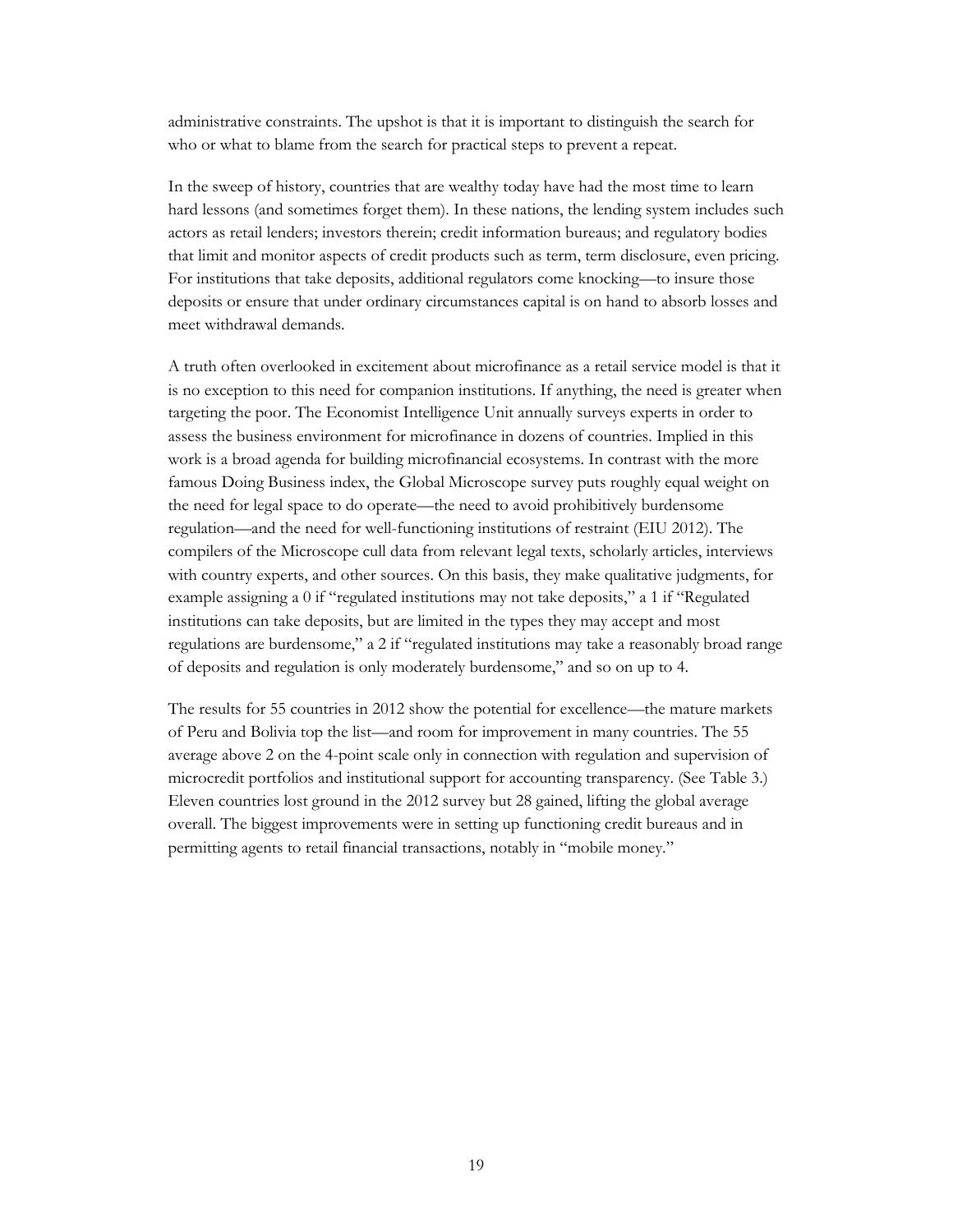|                              | Regulatory framework for |                                              |                         |                         | Supporting institutions for |                         |                         |                         |                         |                         |
|------------------------------|--------------------------|----------------------------------------------|-------------------------|-------------------------|-----------------------------|-------------------------|-------------------------|-------------------------|-------------------------|-------------------------|
|                              |                          |                                              |                         |                         |                             |                         |                         |                         |                         |                         |
|                              |                          | Forming<br>Microcredit microcredit regulated | Non-                    | Deposit-                | Regulator<br>admin.         | Accounting<br>trans-    | Pricing<br>trans-       | <b>Dispute</b>          | Credit                  | Transacting<br>through  |
| Country                      |                          | portfolios institutions institutions         |                         | taking                  | capacity                    | parency                 | parency                 | resolution              | bureaus                 | agents                  |
| Peru                         | 4                        | 3                                            | $\overline{2}$          | 3                       | 4                           | 3                       | 4                       | 3                       | 4                       | 3                       |
| <b>Bolivia</b>               | $\overline{3}$           | $\overline{2}$                               | $\overline{\mathbf{3}}$ | $\overline{\mathbf{3}}$ | $\overline{\mathbf{3}}$     | $\overline{3}$          | $\overline{4}$          | $\overline{\mathbf{3}}$ | $\overline{4}$          | $\overline{2}$          |
| Pakistan                     | 3                        | $\overline{\mathbf{3}}$                      | $\overline{2}$          | 3                       | $\overline{4}$              | $\overline{\mathbf{3}}$ | $\overline{\mathbf{3}}$ | $\overline{2}$          | $\overline{2}$          | $\overline{\mathbf{3}}$ |
| Philippines                  | $\overline{4}$           | $\overline{3}$                               | $\overline{\mathbf{3}}$ | $\overline{\mathbf{3}}$ | $\overline{\mathbf{3}}$     | $\overline{2}$          | $\overline{\mathbf{3}}$ | $\overline{2}$          | $\overline{1}$          | $\overline{2}$          |
| Kenya                        | $\overline{4}$           | $\overline{\mathbf{3}}$                      | 3                       | $\overline{\mathbf{3}}$ | $\overline{2}$              | $\overline{3}$          | $\overline{2}$          | $\overline{1}$          | $\overline{1}$          | $\overline{4}$          |
| El Salvador                  | $\overline{2}$           | $\overline{2}$                               | 3                       | 3                       | $\overline{2}$              | 3                       | $\overline{2}$          | $\overline{2}$          | 3                       | $\mathbf{1}$            |
| Colombia                     | $\overline{2}$           | $\overline{2}$                               | $\overline{\mathbf{3}}$ | $\overline{2}$          | $\overline{2}$              | $\overline{2}$          | $\overline{2}$          | $\overline{\mathbf{3}}$ | $\overline{\mathbf{3}}$ | $\overline{2}$          |
| Cambodia                     | $\overline{4}$           | $\overline{3}$                               | $\overline{2}$          | $\overline{\mathbf{3}}$ | $\overline{2}$              | $\overline{\mathbf{3}}$ | 3                       | $\overline{0}$          | $\overline{2}$          | $\overline{1}$          |
| Mexico                       | $\overline{3}$           | $\overline{2}$                               | $\overline{2}$          | $\overline{2}$          | $\overline{2}$              | 3                       | $\overline{3}$          | $\overline{2}$          | $\overline{2}$          | $\mathbf{1}$            |
| Panama                       | 3                        | $\overline{2}$                               | $\overline{2}$          | $\overline{2}$          | $\overline{2}$              | 3                       | $\overline{2}$          | $\overline{2}$          | 3                       | $\mathbf{1}$            |
| Ecuador                      | $\overline{2}$           | $\overline{2}$                               | $\overline{2}$          | $\overline{2}$          | $\overline{\mathbf{3}}$     | $\overline{2}$          | $\overline{2}$          | $\overline{2}$          | $\overline{4}$          | $\overline{1}$          |
| Paraguay                     | 3                        | $\overline{\mathbf{3}}$                      | $\overline{3}$          | $\overline{2}$          | $\overline{2}$              | $\overline{2}$          | $\mathbf{1}$            | $\overline{2}$          | $\overline{2}$          | $\overline{2}$          |
| Chile                        | $\overline{\mathbf{3}}$  | $\mathbf{1}$                                 | $\overline{2}$          | $\overline{2}$          | $\mathbf{1}$                | $\overline{3}$          | $\overline{2}$          | $\overline{\mathbf{3}}$ | $\overline{2}$          | $\overline{2}$          |
| Uganda                       | $\overline{4}$           | $\overline{\mathbf{3}}$                      | $\overline{2}$          | $\overline{\mathbf{3}}$ | 3                           | $\overline{2}$          | $\overline{2}$          | $\mathbf{1}$            | $\mathbf{1}$            | $\mathbf{1}$            |
| Ghana                        | $\overline{\mathbf{3}}$  | $\overline{2}$                               | $\overline{2}$          | $\overline{2}$          | $\overline{1}$              | $\overline{2}$          | $\overline{2}$          | $\overline{\mathbf{3}}$ | $\overline{1}$          | $\overline{3}$          |
| <b>Brazil</b>                | $\overline{2}$           | $\overline{2}$                               | $\overline{2}$          | $\overline{2}$          | $\overline{a}$              | $\overline{2}$          | $\overline{2}$          | $\overline{2}$          | $\overline{2}$          | $\overline{2}$          |
| Rwanda                       | 3                        | $\overline{\mathbf{3}}$                      | $\overline{2}$          | $\overline{2}$          | $\overline{2}$              | $\mathbf 1$             | $\overline{1}$          | $\overline{2}$          | $\overline{2}$          | $\overline{2}$          |
| Armenia                      | $\overline{2}$           | $\overline{2}$                               | $\overline{0}$          | $\overline{0}$          | $\overline{\mathbf{3}}$     | 3                       | $\overline{4}$          | $\overline{2}$          | $\overline{\mathbf{3}}$ | $\overline{1}$          |
| Tanzania                     | 3                        | $\overline{1}$                               | $\overline{4}$          | $\overline{2}$          | $\overline{2}$              | $\overline{3}$          | $\overline{1}$          | $\mathbf{1}$            | $\overline{0}$          | $\overline{2}$          |
| <b>Honduras</b>              | $\overline{2}$           | $\overline{2}$                               | 3                       | $\overline{2}$          | $\overline{2}$              | $\overline{2}$          | $\overline{2}$          | $\mathbf{1}$            | $\overline{2}$          | $\mathbf 1$             |
| Dominican Republic           | $\overline{2}$           | $\overline{2}$                               | $\overline{\mathbf{3}}$ | $\overline{2}$          | $\mathbf{1}$                | $\overline{2}$          | $\overline{2}$          | $\mathbf{1}$            | 3                       | $\mathbf 1$             |
| India                        | $\overline{2}$           | $\overline{2}$                               | $\overline{2}$          | $\overline{1}$          | $\overline{2}$              | $\overline{\mathbf{3}}$ | $\overline{\mathbf{3}}$ | $\overline{0}$          | $\overline{\mathbf{3}}$ | $\overline{2}$          |
| Bosnia & Herzegovina 1       |                          | $\overline{2}$                               | $\overline{2}$          | $\overline{0}$          | $\overline{2}$              | $\overline{\mathbf{3}}$ | $\overline{4}$          | $\overline{2}$          | 3                       | $\overline{0}$          |
| Indonesia                    | 3                        | $\mathbf{1}$                                 | $\overline{2}$          | $\overline{2}$          | $\overline{2}$              | 3                       | $\mathbf{1}$            | $\mathbf{1}$            | $\overline{1}$          | $\overline{2}$          |
| Uruguay                      | $\overline{2}$           | $\mathbf{1}$                                 | $\mathbf{1}$            | $\overline{2}$          | $\overline{2}$              | $\overline{2}$          | $\overline{2}$          | $\overline{\mathbf{3}}$ | $\overline{2}$          | $\mathbf{1}$            |
| Mongolia                     | $\overline{3}$           | $\overline{2}$                               | $\overline{1}$          | $\overline{\mathbf{3}}$ | $\overline{\mathbf{3}}$     | $\overline{1}$          | $\overline{2}$          | $\mathbf{1}$            | $\overline{0}$          | $\overline{2}$          |
| Mozambique                   | $\overline{2}$           | $\overline{2}$                               | $\overline{\mathbf{3}}$ | $\overline{2}$          | $\overline{2}$              | $\overline{2}$          | $\overline{2}$          | $\mathbf{1}$            | $\mathbf{1}$            | $\mathbf{1}$            |
| Nicaragua                    | $\overline{2}$           | $\overline{2}$                               | $\overline{2}$          | $\mathbf{1}$            | $\overline{2}$              | 3                       | $\overline{3}$          | $\overline{1}$          | $\overline{2}$          | $\mathbf 1$             |
| Nigeria                      | 3                        | $\overline{2}$                               | $\overline{2}$          | $\overline{2}$          | $\overline{1}$              | $\mathbf 1$             | $\overline{2}$          | $\overline{2}$          | $\mathbf{1}$            | $\overline{2}$          |
| Kyrgyz Republic              | 3                        | $\overline{2}$                               | $\overline{4}$          | $\overline{1}$          | $\overline{2}$              | $\overline{2}$          | $\overline{1}$          | $\overline{1}$          | $\overline{2}$          | O                       |
| Guatemala                    | $\overline{3}$           | $\overline{1}$                               | $\overline{2}$          | $\overline{2}$          | $\mathbf{1}$                | $\overline{3}$          | $\overline{1}$          | $\mathbf{1}$            | $\overline{2}$          | $\overline{1}$          |
| <b>Costa Rica</b>            | $\overline{2}$           | $\overline{2}$                               | $\overline{2}$          | $\overline{2}$          | $\mathbf{1}$                | $\overline{1}$          | $\overline{2}$          | $\overline{2}$          | $\overline{2}$          | O                       |
| Azerbaijan                   | 3                        | $\overline{\mathbf{3}}$                      | $\overline{0}$          | $\overline{2}$          | $\overline{1}$              | 3                       | $\overline{1}$          | $\overline{0}$          | $\overline{2}$          | $\overline{1}$          |
| Tajikistan                   | 3                        | $\overline{\mathbf{3}}$                      | $\overline{0}$          | $\overline{2}$          | $\overline{2}$              | 3                       | $\overline{2}$          | $\overline{0}$          | $\overline{0}$          | O                       |
| Madagascar                   | 3                        | $\overline{3}$                               | $\overline{0}$          | $\overline{\mathbf{3}}$ | $\overline{2}$              | $\overline{2}$          | $\overline{0}$          | $\overline{0}$          | $\mathbf{1}$            | $\overline{1}$          |
| China                        | $\overline{2}$           | $\overline{2}$                               | $\mathbf{1}$            | $\overline{\mathbf{3}}$ | $\overline{2}$              | $\overline{2}$          | $\mathbf{1}$            | $\overline{0}$          | $\mathbf{1}$            | $\overline{\mathbf{0}}$ |
| Senegal                      | $\overline{2}$           | $\overline{2}$                               | $\overline{\mathbf{0}}$ | $\overline{\mathbf{3}}$ | $\overline{2}$              | $\overline{2}$          | $\overline{1}$          | $\mathbf{1}$            | $\overline{0}$          | $\overline{1}$          |
| Georgia                      | $\overline{3}$           | $\overline{3}$                               | O                       | $\overline{0}$          | $\overline{2}$              | $\overline{\mathbf{3}}$ | $\mathbf{1}$            | $\mathbf{1}$            | $\mathbf{1}$            | O                       |
| Morocco                      | $\overline{2}$           | $\overline{\mathbf{3}}$                      | $\overline{0}$          | $\overline{0}$          | $\overline{2}$              | 3                       | $\overline{0}$          | $\overline{0}$          | $\overline{3}$          | $\overline{1}$          |
| Lebanon                      | $\overline{2}$           | $\overline{2}$                               | $\overline{2}$          | $\overline{0}$          | $\overline{1}$              | $\overline{2}$          | $\overline{2}$          | $\overline{2}$          | $\overline{0}$          | $\overline{1}$          |
| Bangladesh                   | $\overline{2}$           | $\overline{2}$                               | $\overline{2}$          | $\overline{1}$          | $\overline{1}$              | $\overline{2}$          | $\overline{\mathbf{3}}$ | $\overline{0}$          | $\overline{0}$          | $\overline{1}$          |
| Cameroon                     | $\overline{3}$           | $\overline{2}$                               | $\overline{1}$          | $\overline{2}$          | $\mathbf{1}$                | $\overline{2}$          | $\mathbf{1}$            | $\overline{0}$          | $\overline{0}$          | $\overline{1}$          |
| Jamaica                      | $\mathbf{1}$             | $\overline{1}$                               | $\overline{1}$          | $\mathbf{1}$            | $\mathbf{1}$                | $\overline{3}$          | $\mathbf 1$             | $\overline{2}$          | $\mathbf{1}$            | $\mathbf{1}$            |
| Nepal                        | $\overline{2}$           | 3                                            | $\mathbf{1}$            | $\mathbf{1}$            | 0                           | $\mathbf{1}$            | $\overline{2}$          | $\bf{0}$                | $\mathbf{1}$            | $\overline{2}$          |
| Yemen                        | $\overline{2}$           | $\overline{3}$                               | $\overline{2}$          | $\mathbf{1}$            | $\mathbf{1}$                | $\overline{2}$          | $\overline{0}$          | $\overline{0}$          | $\mathbf{1}$            | $\mathbf{1}$            |
| Haiti                        | $\overline{2}$           | $\mathbf{1}$                                 | 3                       | 1                       | O                           | $\mathbf{1}$            | $\overline{2}$          | $\mathbf{1}$            | $\overline{0}$          | $\mathbf{1}$            |
| Argentina                    | $\overline{2}$           | 1                                            | $\mathbf{1}$            | $\overline{\mathbf{0}}$ | $\mathbf{1}$                | $\overline{2}$          | 1                       | $\overline{2}$          | $\overline{2}$          | $\overline{\mathbf{0}}$ |
| Dem. Rep. of Congo           | $\overline{2}$           | $\overline{2}$                               | $\mathbf{1}$            | $\overline{2}$          | $\mathbf{1}$                | $\mathbf{1}$            | $\mathbf{1}$            | $\mathbf{1}$            | $\overline{0}$          | $\mathbf{1}$            |
| Sri Lanka                    | $\mathbf{1}$             | $\overline{2}$                               | $\overline{2}$          | $\mathbf{1}$            | $\overline{\mathbf{0}}$     | $\mathbf{1}$            | 1                       | 1                       | $\mathbf{1}$            | $\overline{2}$          |
| Egypt                        | $\mathbf{1}$             | $\mathbf{1}$                                 | $\overline{2}$          | $\mathbf{1}$            | $\overline{2}$              | $\mathbf 1$             | $\overline{0}$          | $\mathbf{1}$            | $\overline{2}$          | $\mathbf{1}$            |
| Turkey                       | $\overline{2}$           | $\mathbf{1}$                                 | $\mathbf{1}$            | $\overline{\mathbf{0}}$ | $\mathbf{1}$                | 3                       | $\mathbf{1}$            | $\mathbf{1}$            | $\mathbf{1}$            | $\overline{\mathbf{0}}$ |
| <b>Thailand</b>              | $\mathbf{1}$             | $\mathbf{1}$                                 | $\mathbf{1}$            | $\overline{2}$          | $\overline{\mathbf{0}}$     | $\overline{1}$          | $\overline{2}$          | $\mathbf{1}$            | $\mathbf{1}$            | $\mathbf{1}$            |
| Venezuela                    | 1                        | $\mathbf{1}$                                 | $\overline{\mathbf{0}}$ | $\mathbf{1}$            | $\mathbf{1}$                | $\overline{3}$          | $\overline{2}$          | 1                       | $\overline{0}$          | $\mathbf{1}$            |
| <b>Trinidad &amp; Tobago</b> | $\mathbf{1}$             | $\overline{\mathbf{0}}$                      | $\mathbf{1}$            | $\mathbf{1}$            | $\overline{\mathbf{0}}$     | $\overline{2}$          | $\mathbf{1}$            | $\mathbf{1}$            | 3                       | $\overline{\mathbf{0}}$ |
| Vietnam                      | 2 <sup>1</sup>           | $\mathbf{1}$                                 | $\mathbf{1}$            | $\overline{2}$          | $\mathbf{1}$                | $\mathbf{1}$            | $\mathbf{1}$            | $\overline{\mathbf{0}}$ | $\overline{0}$          | $\overline{\mathbf{0}}$ |
| <b>Average</b>               | 2.4                      | 2.0                                          | 1.7                     | 1.7                     | 1.7                         | 2.2                     | 1.8                     | 1.3                     | 1.6                     | 1.2                     |

### **Table 3. Results of 2012 Microscope Survey**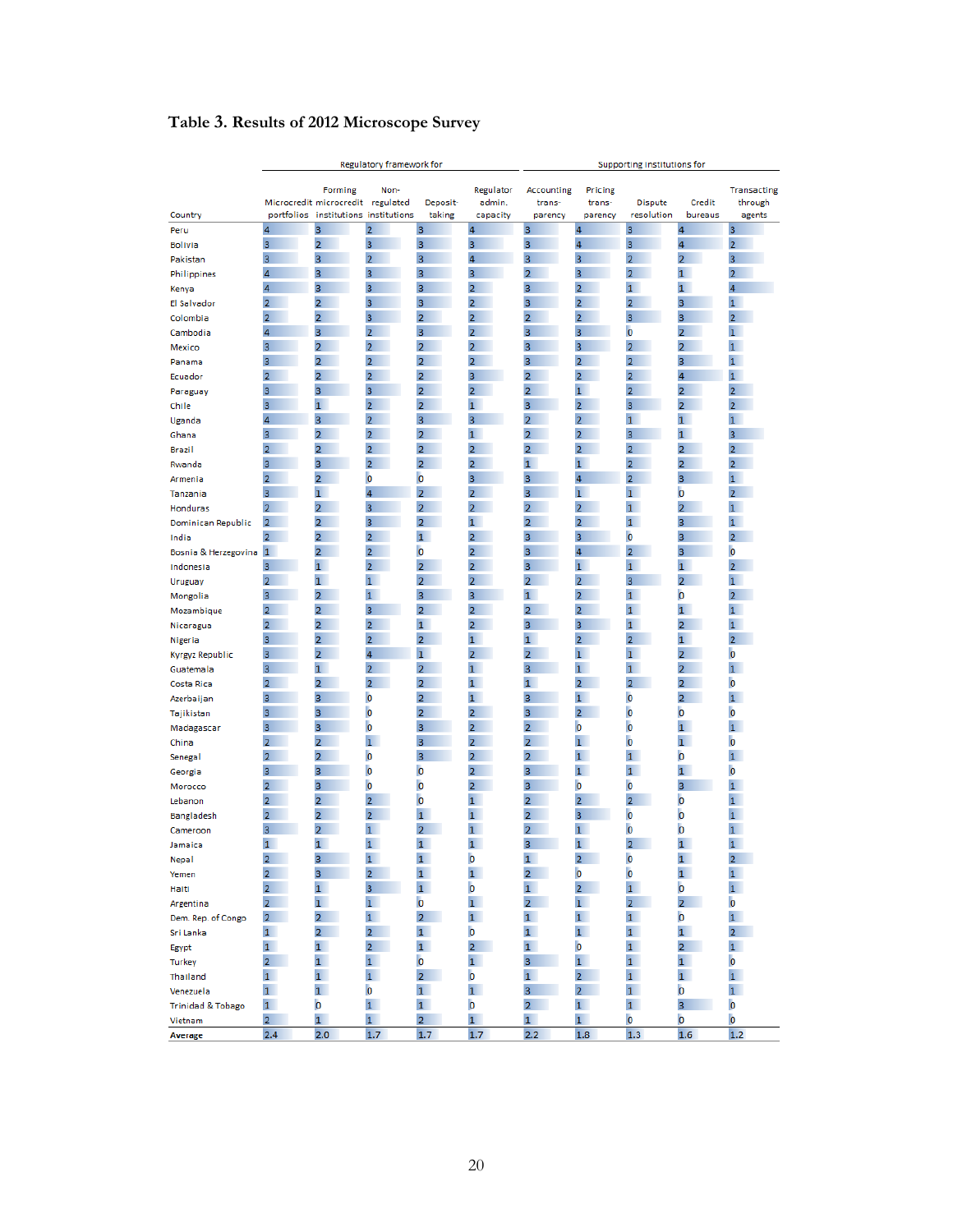Despite the progress, the global capacity to regulate retail microfinance institutions lags the capacity to build and invest in such institutions. Indeed the microfinance investment vehicles and securitization deals are world-class. The result is microfinance ecosystems in many countries with robust, energetic MFIs, and few other constituents nearly so vital: lots of growth drive and little countervailing force. This imbalance is worrisome given finance's especial propensity for instability. It makes microfinance industries fragile and potentially destructive to others and themselves.

The imbalance arises in part from the historical tendency of microfinance promoters to focus on supporting institutions and, starting in the mid-1990s, ways to invest in them.<sup>12</sup> The tendency was understandable, even necessary, for several reasons. In the 1960s and 1970s donors lent billions to developing-country governments for credit programs and mostly met with failure as local political economy distorted who received the subsidized credit. The microfinance movement arose in part as a reaction against this top-down, governmentcentered approach. It favored an adaptive, bottom-up strategy of experimenting and replicating success. It operated in the grey zone between the formal and informal economies, taking the relative lack of regulatory infrastructure as given. It accepted that countries that still have far to go in economic development also have far to go in institutional development. It discovered that it was easier for outsiders to stand up non-governmental lending institutions than to install functioning credit bureaus, regulators, and supervisors. And it made extraordinary progress, reaching tens or hundreds of millions of people.

Still the imbalance is there, and must be reckoned with. True to the earlier warnings about the difficulty of isolating causes, it is not useful to simply *blame* the recent excesses in microcredit on the imbalance. None of us is a god who can reach down and directly adjust the balance. Nevertheless, viewing the industry as out of kilter in this way helps to organize the search for practical improvements. It points up the value of three practical steps:

- 1. *Wherever possible, support the development of a richer institutional environment for microfinance.* Channels include traditional "North-South" technical assistance and "South-South" learning activities such as those run by the Alliance for Financial Inclusion.<sup>13</sup> Codified principles of financial inclusion (Claessens, Honohan, and Rojas-Suarez 2009; G20 2010) and distillations of best practices (Christen, Lyman, and Rosenberg 2003) can guide the work.
- 2. *Recognizing that progress on the first item will be slow, attempt to compensate in domains where outsiders have more control, notably in the governance of MFIs and the functioning of the international microfinance investment industry.* The more impoverished the microfinance ecosystem, the less that MFIs and their investors can depend on other institutions to check their worst collective tendencies. The Smart Campaign, which seeks to define

 $\overline{a}$ 

<sup>12</sup> The focus has not been exclusive. CGAP and some donors have also partnered with governments to improve the regulatory environment for microfinance.

<sup>13</sup> Perhaps countries such as Greece and the United States could benefit from some North-North or South-North learning.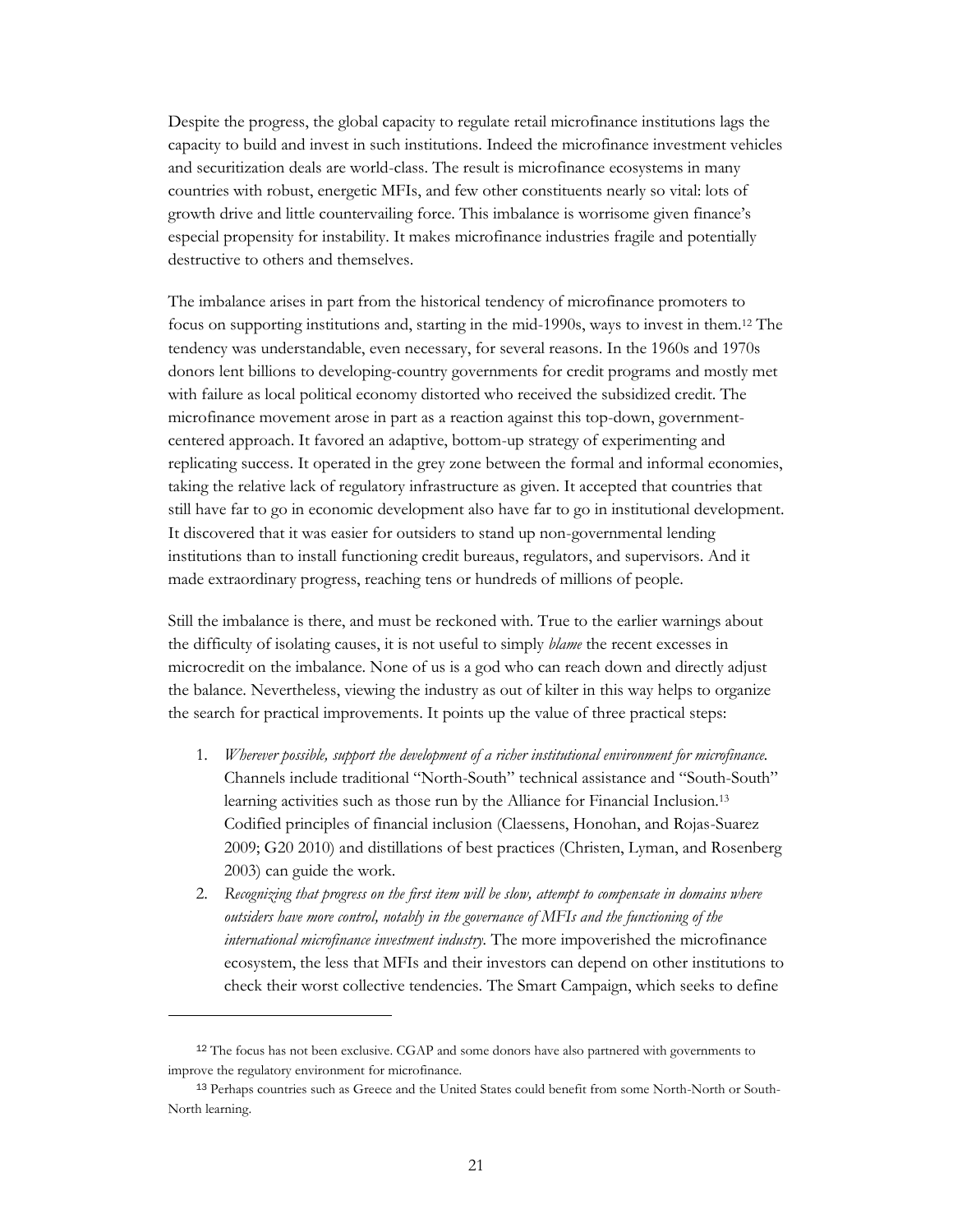and monitor responsible lending, can be seen in this light. If responsible lending can be credibly measured, then funders can factor it into their allocations of capital.

In addition, as Krahnen and Schmidt (1994, p. 108) argue, MFIs that seek the "double bottom line" would do well to institutionalize this pursuit by infusing their governance with pluralism. In particular, they can give representatives of each bottom line a strong voice on the governing board. Advocates for the social bottom line might be drawn from the NGOs out of which for-profit MFIs spring (in cases of transformation) or from relevant public agencies, foreign or domestic, or from social investors. Elisabeth Rhyne (2010) has noted that many transformations of MFIs from non-profit to for-profits status have given the founding NGOs ownership and board voice in their for-profit offspring. Indian law, however, prevented this from happening in Andhra Pradesh, handing control of for-profit MFIs to equity investors looking for a quick, lucrative exit.

3. *Confront the problem of rapid growth more systematically.* Since the regulatory environment for microfinance in most countries resembles the American more than the Canadian mortgage lending environment—fragile to large influxes of capital—donors and social investors need to attack the collective action problem of modulating the quantity and character of capital inflow according to market conditions. Otherwise, investment in microfinance will often prove counterproductive from the point of view of industry building. Just look at Spandana in India, which is hanging on by a thread, or Zakoura in Morocco, which had to be merged into another lender, or BANEX in Nicaragua, which went bankrupt. The issue here is primarily one of magnitudes of inflows; however, it should be recognized that the quality matters too. For example, an equity investment made to give an institution adequate capital to take savings may, by enabling deposit-taking, make the institution lend more conservately. Equity that allows a credit-only MFI to leverage more debt may have the opposite effect. In my experience, many people in investing institutions recognize that too much money of certain kinds has gone into some markets too fast. But beyond this, the only point of consensus among investors is that it was some other investor's fault.

Roodman (2012) proposes the creation of a kind of international credit bureau whose subjects would be microfinance institutions. It could monitor debt levels of individual MFIs, as well as their rates of growth in borrowing, lending, and equity. In could also monitor market conditions in countries and region where the MFIs operated, since rapid market growth can damage even slow-growing MFIs in that market. Just like an ordinary credit bureau, this one would need to be supplied with accurate, timely information on all MFI investment deals, whether involving foreign or domestic investors. Vital too would be data on portfolio quality. The credit bureau would need the right to share this data with potential investors. Based on this information, it could issue "credit scores" or red, yellow, or green lights to investors considering whether to place funds in various MFIs and countries. In issuing guidance, it could distinguish between deposit-taking and non–deposit-taking ones since the former sometimes need equity investment to increase their capital adequacy to protect depositors, as distinct from leveraging equity for more lending growth. Unlike an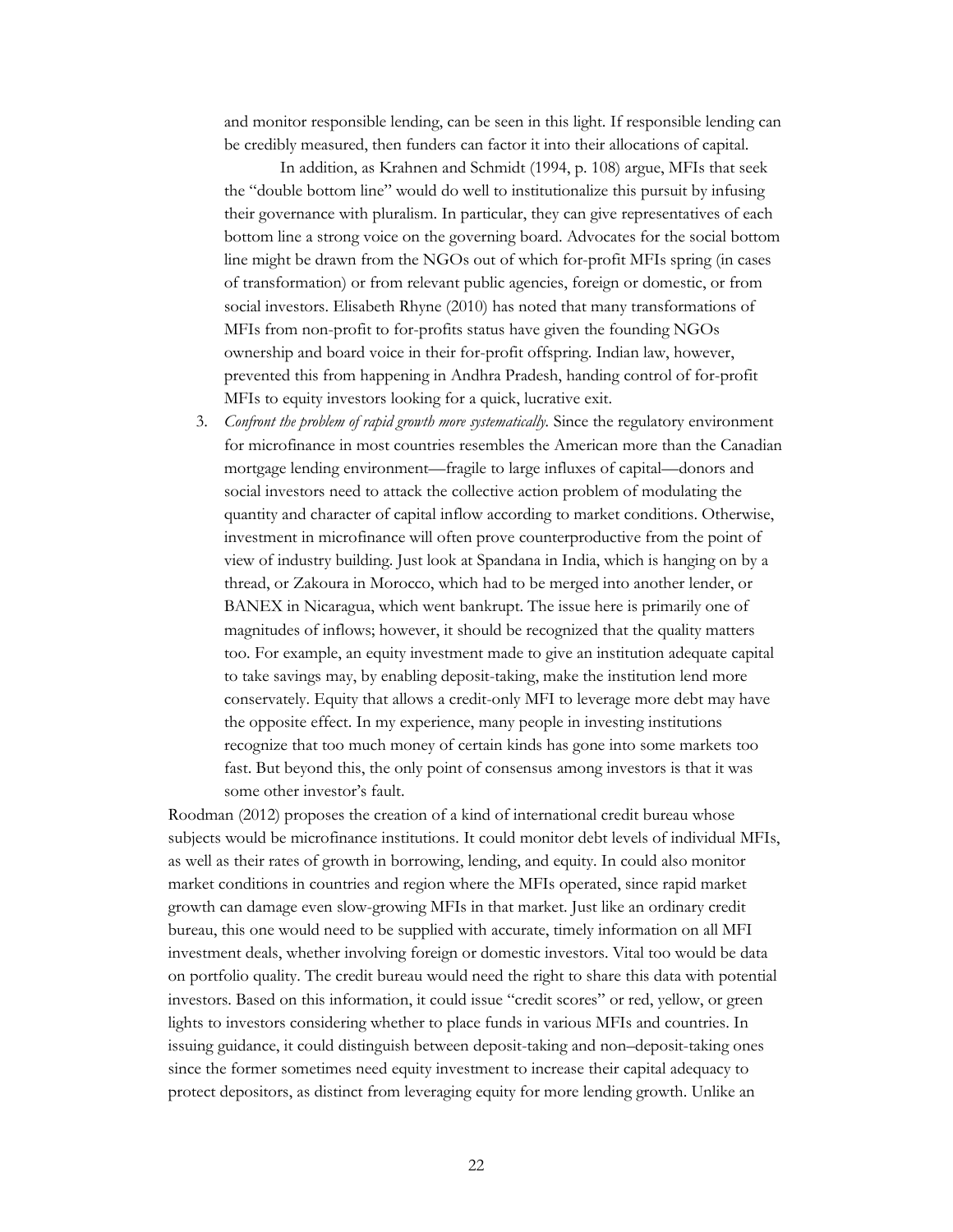ordinary credit bureau, it might also take the initiative in publicizing its market assessments to make them harder to ignore. Public investors, for example, might face pressure from politicians and taxpayers to explain why they were investing in red-light countries.

The proposal is not without problems. The body's hypothetical mandate begs many questions about how to determine when a market is at risk of overheating. The body's recommendations would not be binding. And it could even backfire in the manner of the ratings agencies in the United States: at times it would err on the liberal side, creating a misplaced sense of security about some markets, boosting investment flows, and making matters worse than if it did not exist. That argues for keeping the mechanism relatively informal, so that its judgments are not taken as gospel.

The practical question is not whether system would work perfectly, nor even whether it would improve on the status quo (which, seemingly, would not be hard), but whether it is worth trying. The initial funding, which would be modest next to the billions invested in microfinance each year, could come from foundations and donors working on financial services for the poor. If successful, the MFI credit bureau might eventually self-finance through fees to investors or, like a rating agency, MFIs.

Absent credible mechanisms to moderate capital flows, donors and social investors will almost certainly do best by erring on the side of providing *less* funding. This is because the tendency toward instability in credit markets is nonlinear. Up to some unknown threshold, the economic value of a credit portfolio—the net present value of actual future payments remains close to the book value. Beyond this threshold, credit goes increasingly into unsustainable uses, including, crucially, the refinancing of older loans. This refinancing inserts a temporary wedge between apparent and actual credit portfolio quality. It delays the transmission of information about the true state of the portfolio. That facilitates further and ultimately destabilizing growth.

Not only will a ratcheting-down of microfinance investment raise the probability that microcredit will grow sustainably. It will also increase the incentive for MFIs to take savings as an alternative source of funds, or to seek regulatory permission to do so.

#### <span id="page-24-0"></span>**Conclusion**

Microfinance has been growing for 35 years and now reaches upwards of 100 million people, who cannot all be wrong in their judgments about the utility of microfinance. Moreover, most of them are served by institutions that are nearly or completely self-sufficient in financial terms; these MFIs do not depend greatly on outside subsidies, and so their fates do not ride on the latest headlines in the *New York Times* or *Die Welt*. Thus all the recent bad press will probably not extinguish the microfinance industry. And just as recent crises in the mainstream financial system do not spell Armageddon for that system, the recent wounds to the microfinance industry—the bubbles and political backlashes—are unlikely to bring down the global microfinance industry.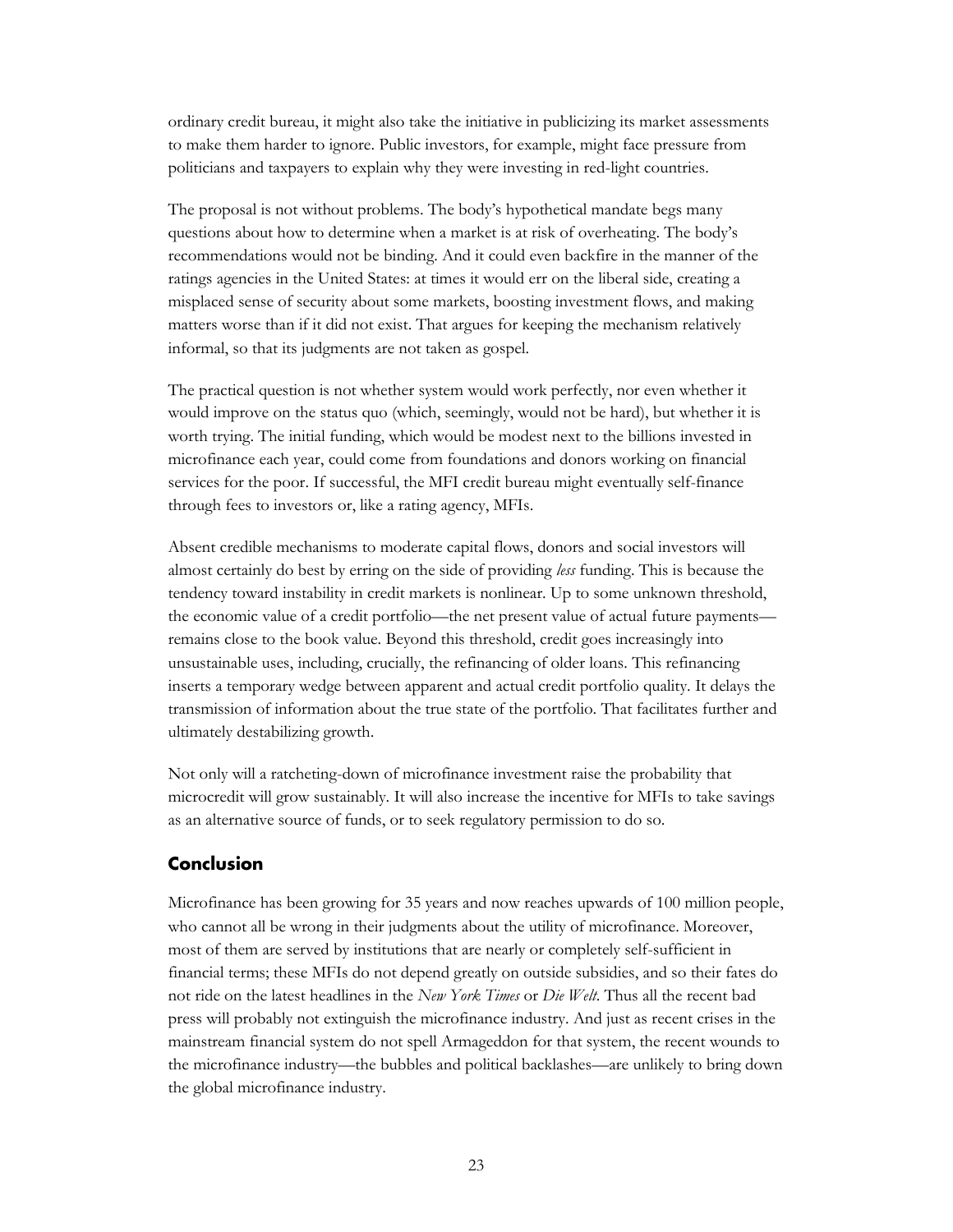Nor should they. Because of the vicissitudes of poverty, poor people need financial services more than the rich. Their financial options will always be inferior—that's part of being poor—and microfinance offers additional options with distinctive strengths and weaknesses. The microfinance industry has demonstrated an ability to build enduring institutions to deliver a variety of inherently useful services on a large scale.

Nevertheless, the recent travails are signs that something is wrong in the industry. What is wrong is, ironically, what was once so right about the industry: it largely bypassed governments in favor of an experimental, bottom-up approach to institution building. The industry got so good at building institutions and injecting funds into them that it often forgot that a durable financial system consists of more than retail institutions and their investors. The narrow focus became a widening problem as microfinance grew. The result in some countries is a microfinancial ecosystem that lacks diversity, being dominated by vigorous retail MFIs subject to inadequate external (and, in some cases, internal) controls.

To mature, the industry and its supporters should recognize the imbalance it has created. Where possible, they should work to strengthen institutions of moderation such as credit bureaus and regulators. Accepting that such institutions will often be weak, they should err on the side of investing less. In microfinance funding, less is sometimes more.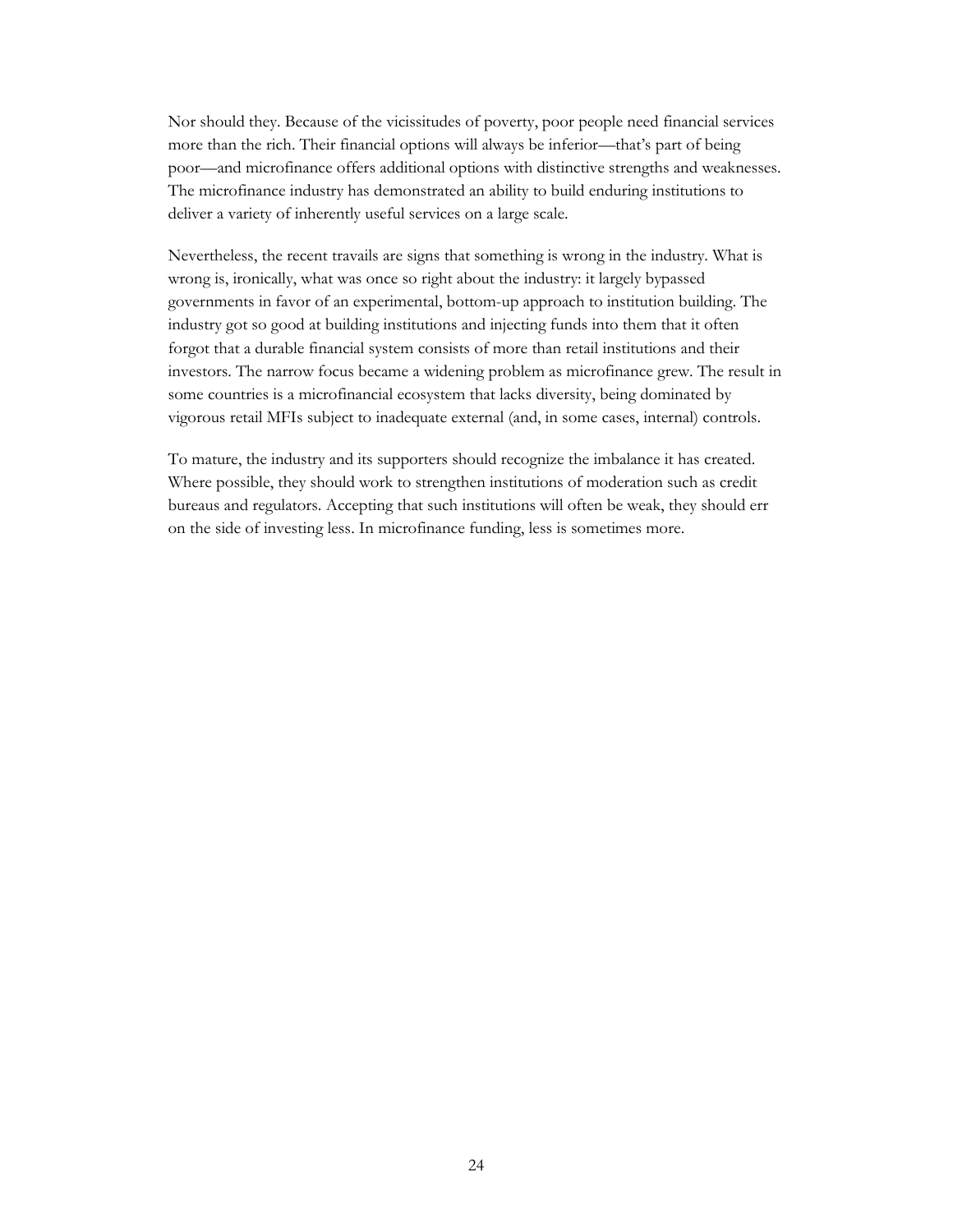#### <span id="page-26-0"></span>**References**

Atlantic Council and Thomson Reuters. 2012. *The Finance Crisis: Lessons Learned from Canada and the Way Forward*. Washington, DC: Embassy of Canada. [j.mp/Qf9bae.](http://j.mp/Qf9bae) 

Attanasio, Orazio, Britta Augsburg, Ralph De Haas, Emla Fitzsimons, Heike Harmgart. 2011. "Group lending or individual lending? Evidence from a randomised field experiment in Mongolia." Working Paper 11/20. Institute for Fiscal Studies.

Augsburg, Britta, Ralph De Haas, Heike Harmgart, and Costas Meghir. 2012. "Microfinance at the Margin: Experimental Evidence from Bosnia and Herzegovina." European Bank for Reconstruction and Development.

- Banerjee, Abhijit V, Esther Duflo, Rachel Glennerster, Cynthia Kinnan. 2009. "The Miracle of Microfinance? Evidence from a Randomized Evaluation." Massachusetts Institute of Technology, Department of Economics.
- Brune, Lasse, Xavier Giné, Jessica Goldberg, and Dean Yang. 2010. "Commitments to Save: A Field Experiment in Rural Malawi."
- Chen, Greg. 2011. "Does Savings Help Protect MFIs from Political Interference?" CGAP blog. June 27.
- Chen, Greg, Stephen Rasmussen, and Xavier Reille. 2010. "Growth and Vulnerabilities in Microfinance." Focus Note 61. CGAP.
- Chen, Greg, Stephen Rasmussen, Xavier Reille, and Daniel Rozas. 2010. "Indian Microfinance Goes Public: The SKS Initial Public Offering." Focus Note 65. CGAP.
- Christen, Robert Peck, Timothy R. Lyman, and Richard Rosenberg. 2003. *Microfinance Consensus Guidelines: Guiding Principles on Regulation and Supervision of Microfinance*. CGAP.
- Claessens, Stijn, Patrick Honohan, and Liliana Rojas-Suarez, eds. 2009. *Policy Principles for Expanding Financial Access*. Center for Global Development.
- Collins, Daryl, Jonathan Morduch, Stuart Rutherford, and Orlanda Ruthven. 2009. *Portfolios of the Poor: How the World's Poor Live on \$2 a Day*. Princeton University Press.

Crépon, Bruno, Florencia Devoto, Esther Duflo, and William Parienté. 2011. "Impact of microcredit in rural areas of Morocco: Evidence from a Randomized Evaluation." Massachusetts Institute of Technology, Department of Economics.

- Cull, Robert, Asli Demirgüç-Kunt, and Jonathan Morduch. 2009. "Microfinance Meets the Market." *Journal of Economic Perspectives* 23(1): 167–92.
- Druschel, Kate, Jennifer Quigley, and Christina Sanchez. 2001. *State of the Microcredit Summit Campaign Report 2001*. Washington, DC: Microcredit Summit Campaign.
- Dupas, Pascaline, and Jonathan Robinson. 2009. "Savings Constraints and Microenterprise Development: Evidence from a Field Experiment in Kenya." Working Paper 14693. National Bureau of Economic Research.
- Economist Intelligence Unit. 2012. *Global Microscope on the Microfinance Business Environment*. G20. 2010. Principles for Innovative Financial Inclusion. *i.mp/RaasOS.*
- Hanna, Hala. 2012. "Microfinance Duel: SKS' Akula Gives Advice and Admits Muhammad Yunus Was Right." Hala's Blog. [halahanna.com/2012/02/29/microfinance-duel/](http://halahanna.com/2012/02/29/microfinance-duel/)
- Harford, Tim. 2009. "Perhaps Microfinance Isn't Such a Big Deal After All." *Financial Times*. December 5.